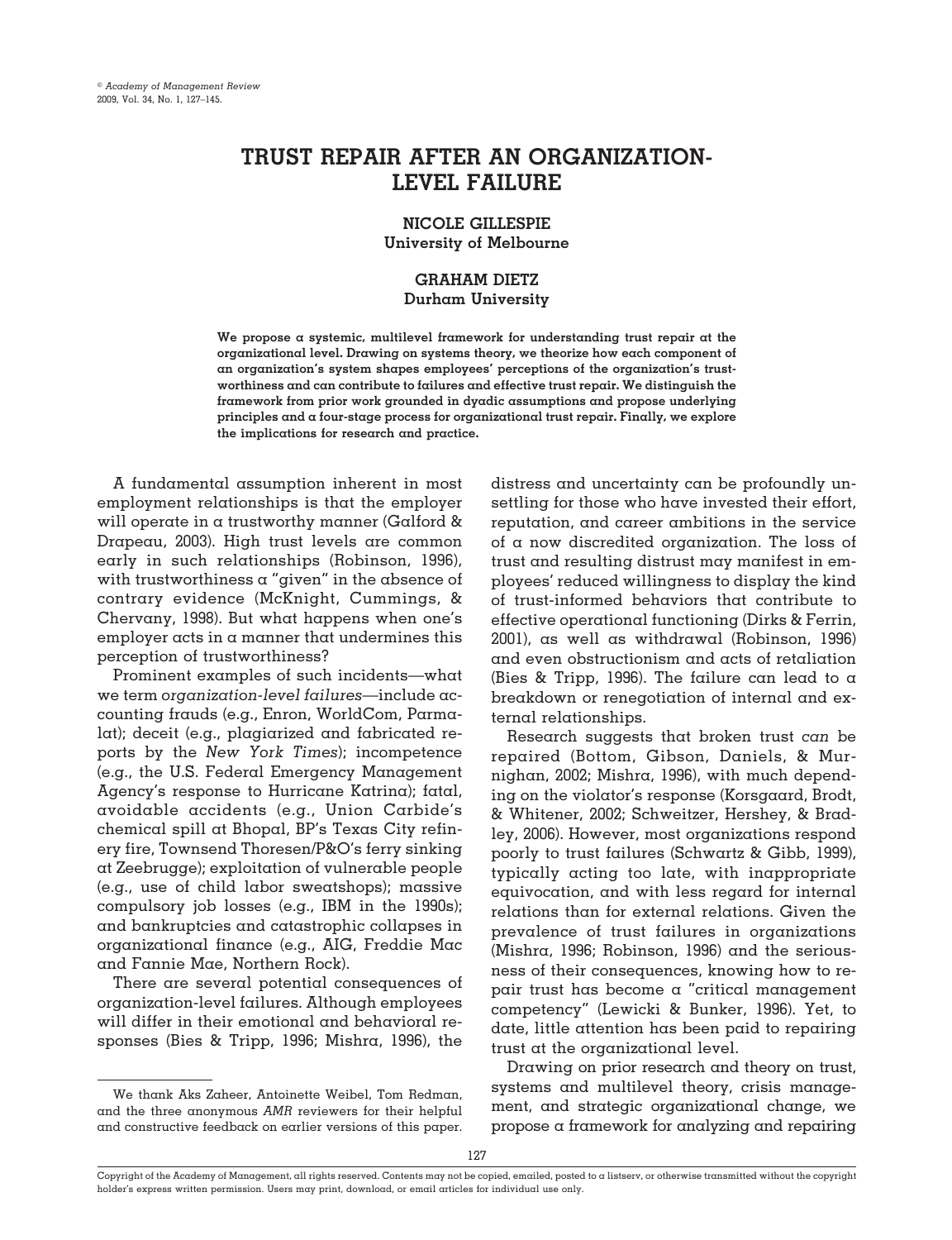employees' perceptions of their organization's trustworthiness. In developing our framework, we first define organizational trustworthiness and organization-level failures and briefly review prior research on trust repair. We then conceptualize organizations as multilevel systems and identify the components that contribute to perceptions of the organization's trustworthiness, as well as to failures. With these foundations in place, we identify the underlying mechanisms and principles for organizational trust repair and illustrate how these operate through each system component and each stage of our trust repair process. In the final section we describe the implications for research and practice.

### **DEFINITIONS**

#### **Organizational Trustworthiness**

In this paper we focus on employees' perceptions of the trustworthiness of their organization and the processes required for repairing these perceptions once they are damaged by an organization-level failure. Perceived organizational trustworthiness relates to the set of "confident positive expectations" employees have about the intentions and likely future actions of their employer (Lewicki, McAllister, & Bies, 1998). Mayer, Davis, and Schoorman (1995) identified three dimensions of trustworthiness, which we adapt to the organizational level: (1) *ability* (the organization's collective competencies and characteristics that enable it to function reliably and effectively to meet its goals and responsibilities), (2) *benevolence* (organizational action indicating genuine care and concern for the well-being of stakeholders), and (3) *integrity* (organizational action that consistently adheres to moral principles and a code of conduct acceptable to employees, such as honesty and fairness).

Employees use these characteristics to evaluate a variety of targets, including immediate working relationships (Butler, 1991), senior management (Mayer & Davis, 1999), internal groups, and the organization itself (Robinson, 1996). In making judgments about the *overall* trustworthiness of their organization, employees consider these multiple actors, as well as sources of evidence drawn from multiple organizational components and levels (Galford & Drapeau, 2003; Nooteboom, 2002). Hence, trust is a "meso"

concept (Rousseau, Sitkin, Burt, & Camerer, 1998), integrating microlevel psychological processes and group dynamics with macrolevel organizational and institutional forms. Our level of analysis is primarily at the individual level that is, employees' perceived organizational trustworthiness. However, following Morgeson and Hofmann (1999), we also see organizational trustworthiness as a collective construct—a sensemaking heuristic originating at the level of individuals' perceptions but that, in the aggregate of collective impressions, can operate as a shared reputation in the organization.

#### **Organizational Failure**

We draw on prior research on failures, crises, and betrayal in organizations to define organization-level failure as a single major incident, or cumulative series of incidents, resulting from the action (or inaction) of organizational agents that threatens the legitimacy of the organization and has the potential to harm the well-being of one or more of the organization's stakeholders. We now describe each condition.

First, to manifest at the organizational level, the failure must be of sufficient magnitude to threaten the *legitimacy* of the organization itself (Anheier, 1999). The crisis of legitimacy may stem from the failure's calling into question (1) the organization's capacity to fulfill its fundamental mission or one of its essential responsibilities (e.g., safe transport for P&O Ferries, accurate journalism for the *New York Times*) and/or (2) the organization's adherence to commonly endorsed ethical standards (e.g., to avoid lethal, exploitative, or dishonest work practices). In trust terms, the organization has failed in its responsibility to meet reasonable standards of ability, benevolence, and/or integrity in its conduct toward its stakeholders.

Second, the perceived potential or actual harm arising from the failure may not necessarily be borne by the employees themselves but, rather, by other stakeholders, such as customers, shareholders, or the wider community. Nevertheless, this can affect employees profoundly by undermining their faith in their employer, with which much of their social identity is inextricably bound (cf. Tajfel & Turner, 1985), as well as by inducing a sense of shame and guilt by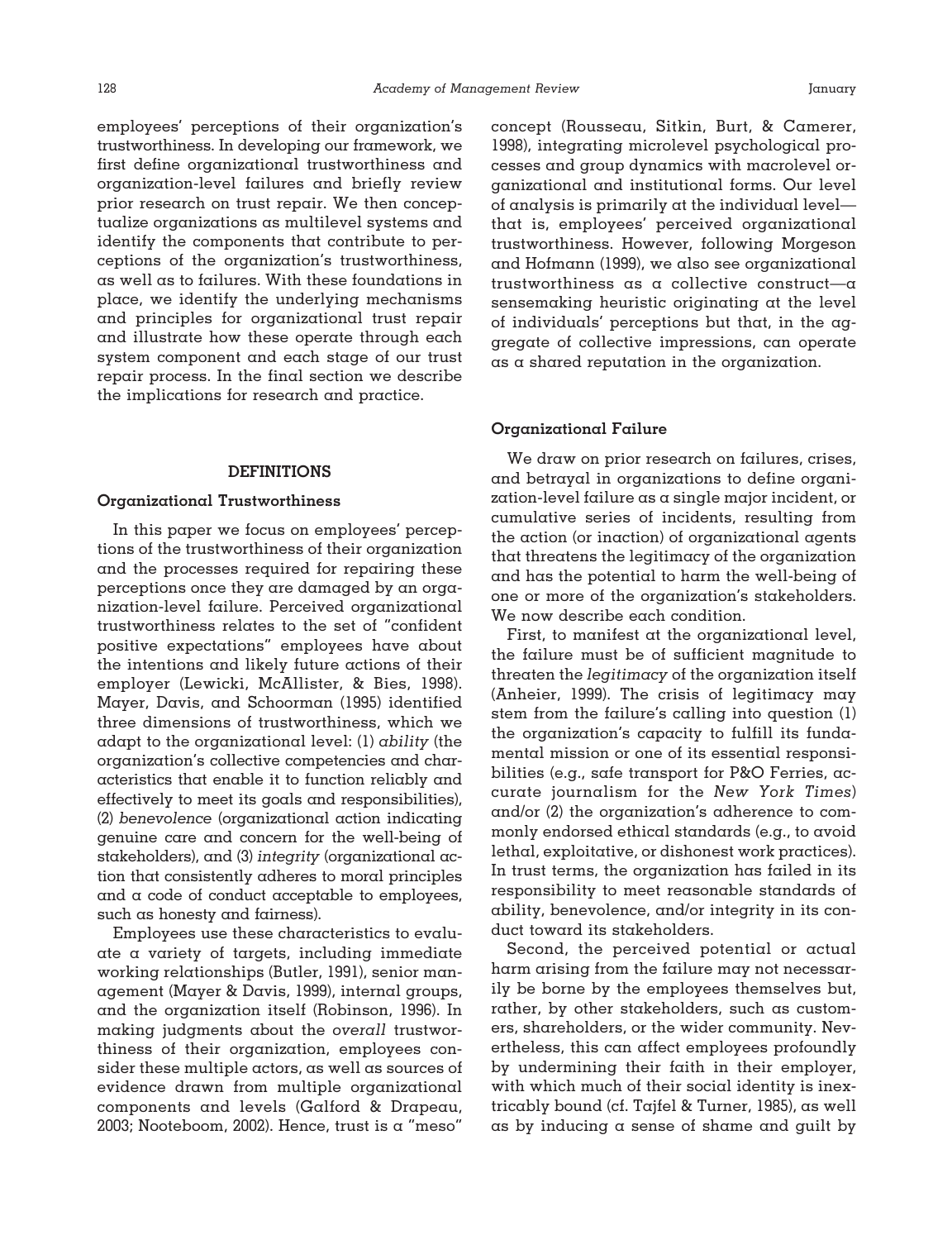association<sup>1</sup> and by damaging job security. Harm to another stakeholder also indicates that the organization is capable of similar conduct toward its own employees.

Third, the failure is understood as having occurred as a consequence of actions, or negligent inaction, from organizational agents who have acted as authorized, instructed, or otherwise facilitated by the organization. The locus of control for the failure is internal to the organization, even though the context for the failure may involve external influences.

To qualify as an organizational failure, each condition is necessary but not sufficient, and together they distinguish organization-level failures from more minor transgressions. Even when each condition is met, failures will vary in magnitude, depending on the extent of each condition: the harm caused may be hypothetical (e.g., successful product recalls) or very real (e.g., loss of life, jobs, or invested money), the threat to legitimacy may be modest and shortlived (e.g., the *New York Times*) or catastrophic (e.g., WorldCom), and the organization may have had total or partial control over the (in)action leading to the failure.

For parsimony, our point of entry is postattribution—that is, once the failure *has* occurred and *has* damaged employees' perceptions of organizational trustworthiness. While individual employees may differ in their attributions and perceptions, our assumption is that organization-level failures are of a magnitude that damages *most* employees' perceptions.

### **TRUST REPAIR: PRIOR THEORY AND RESEARCH**

Empirical studies on trust repair in organizational settings have examined the conditions under which trust is broken and which remedial activities are most effective in repairing the relationship. Recommended actions include Lewicki and Bunker's (1996: 131–133) four-stage process: (1) acknowledge that a violation has occurred, (2) determine the causes of the violation and admit culpability, (3) admit the act was destructive, and (4) accept responsibility for the consequences. The transgressor should then engage in action designed to undo the violation and rebuild the trust. Tomlinson, Dineen, and Lewicki (2004) similarly have urged violators to *always* apologize and admit culpability where relevant. However, this contradicts Kim, Ferrin, Cooper, and Dirks' (2004) finding that apologies are more effective for competence-based violations, whereas denials are more effective for violations of integrity.

Fewer studies have focused on *substantive* (as opposed to verbal) actions. Bottom et al. (2002) have reported that offers of penance elicit cooperation more effectively than verbal responses alone, while Dirks, Kim, Cooper, and Ferrin (2005) have reported that punishment and regulation of the transgressor both effectively increase trust following a violation. Nakayachi and Watabe (2005) found that voluntarily introducing monitoring systems and sanctions helped restore perceived organizational trustworthiness from the perspective of consumers.

Although this literature provides valuable insights for interpersonal trust repair, its focus and assumptions do not translate well to the *organizational* level. First, studies focus primarily on interpersonal trust between a single violator and victim, yet, as we have argued, perceived organizational trustworthiness is influenced by *multiple sources of evidence* and *actors* operating at *multiple organizational levels.* Second, experimental studies limit the choice of remedial options, often to a unitary verbal response (e.g., denial or apology). Following an organization-level failure, a single response will rarely be sufficient. Trust repair will instead involve a protracted process requiring several complementary responses at multiple levels. Third, experimental studies minimize input from beyond the immediate interaction. Typically, the victim has limited information about the guilty party; the act and its aftermath are private to the dyad, and the consequences of the failure and decisions regarding reconciliation are minimal and transient. These conditions do not apply to organization-level failures; many

 $1$  Schwartz and Gibb note that "when a company finds itself pilloried by the press and/or its customers, the consequences are real for both the organization and the individuals involved" (1999: xiii). They cite incidents of Shell employees after the Ken Saro-Wiwa incident wrestling with "the shock of finding themselves blamed for the tragedies even their children were being harassed at school" (1999: 28), workers at Union Carbide "crying at their desks . . . in the weeks after Bhopal" (1999: 170), and the CEO of Nike conceding that part of the motivation for their code of conduct was to make workers at Nike "feel better about ourselves" (1999: 54).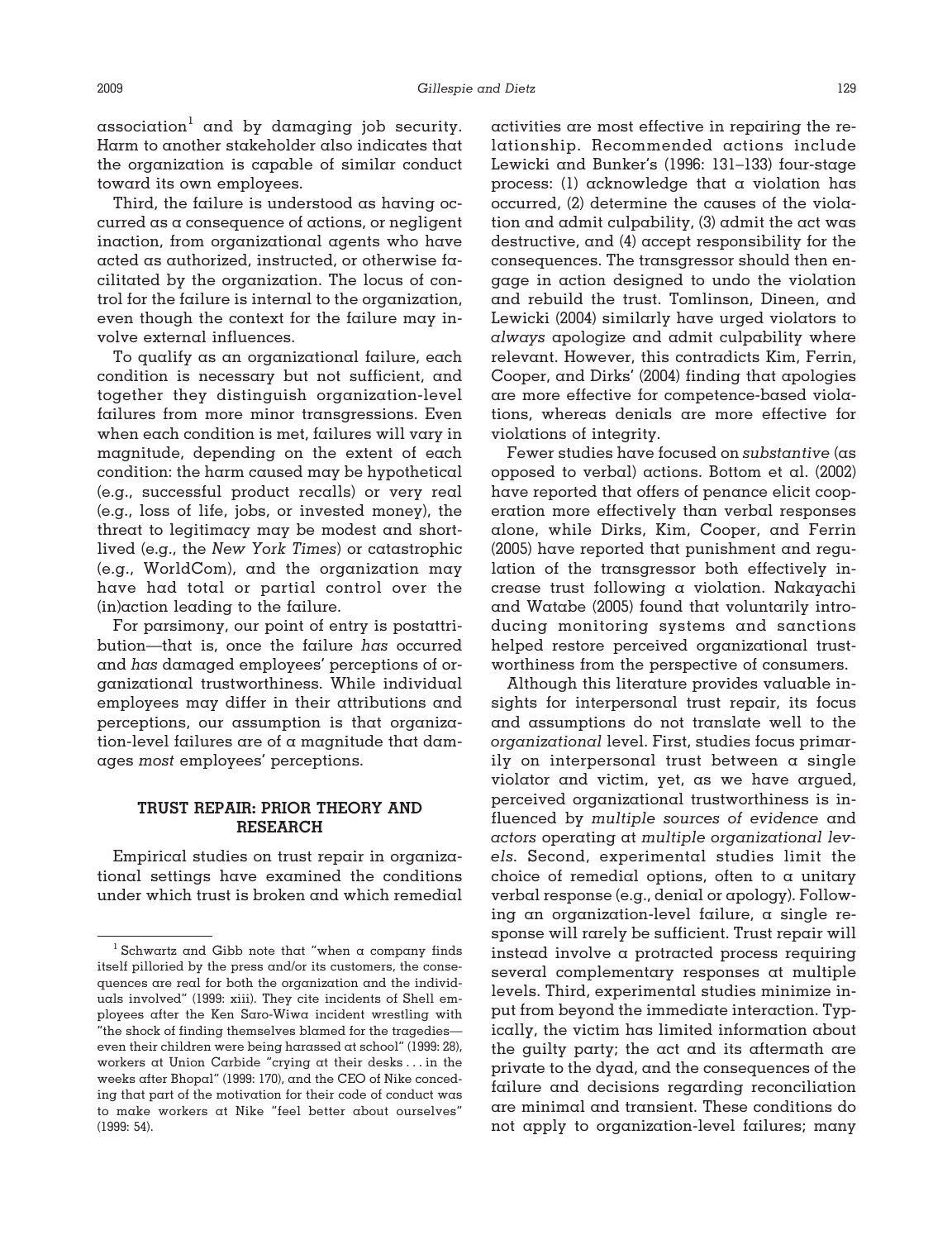employees have extensive history and inside information about the organization's conduct, and there are very real consequences for them and the organization. The failure is often in full public view, and external groups or forces may influence the trust repair process. Finally, in dyadic situations the transgressor knows what caused the violation and what his or her role was in making it happen. In contrast, blame and responsibility typically are more diffuse in organizational failures, with multiple contributors. In summary, there is little theory or research to guide trust repair at the organizational level. We propose that a systemic, multilevel, and multiactor framework is needed to guide trust repair at this level.

### **A SYSTEMIC FRAMEWORK FOR ORGANIZATION-LEVEL TRUST REPAIR**

To understand organization-level trust repair, we first need to identify what factors both influence employees' assessment of the organization's (un)trustworthiness and contribute to organizational failures. To date, no coherent theory or model exists to guide such an understanding. Our framework is informed by systems (Burke, 2002; Katz & Kahn, 1978) and multilevel theories (Klein & Kozlowski, 2000; Morgeson & Hofmann, 1999).

Systems theory depicts organizations as converting external inputs (e.g., resources, investment, new recruits) into outputs (e.g., products and services) via a "throughput" stage, which comprises the organization's entire operations and activities. From this perspective, an organization-level failure results from faults in the throughput, which damage the quality and supply of outputs and/or relations with input suppliers (e.g., investors, customers, future employees) and, hence, the organization's reputation for trustworthiness (Burke, 2002: 47).

The throughput stage comprises multiple organizational system components. We focus on six—four internal and two external (see Figure 1). Drawing from models of strategic change (Burke & Litwin, 1992; Nadler & Tushman, 1997), prominent *internal* components include leadership and management practice; culture and climate; strategy; and structures, policies, and processes. In turn, these components are influenced by variables from the organization's environment. Two external factors pertinent to understanding organizational trustworthiness are external governance and the organization's public reputation.

Both systems and multilevel theory highlight that the organization's various components operate at multiple levels and that activities within one component and level can influence and be influenced by those occurring in other components and levels (Rivkin & Siggelkow, 2003). Micro phenomena, such as perceptions of organizational trustworthiness, are influenced by macrolevel factors, while macro phenomena, such as an organizational failure, often emerge through the interactions of lower-level elements (Klein & Kozlowski, 2000). Pertinent to our framework is the view that an organization's reputation for trustworthiness forms as a result of interactions among agents and groups in a multilevel network (e.g., senior leadership, line management, employees in each work unit): "Only through interaction does a construct acquire meaning and structure" (Morgeson & Hofmann, 1999: 256). Through the influence of the interconnected organizational components, certain interactions are facilitated and reinforced and, if repeated regularly over time, form institutionalized patterns of behavior and thinking ("event cycles"; cf. Morgeson & Hofmann, 1999). These provide the cumulative evidence for employees to judge their employer's trustworthiness. Thus, the organization does not display trustworthiness—its members do, through interactions and event cycles sanctioned by, and embedded in, the organization's system components.

### **Organizational Trustworthiness: Systemic Contributors**

Each subsection that follows supports our first foundational premise that each of the six system components identified in Figure 1 sends cues about the organization's ability, benevolence, and integrity, and these cues influence, either positively or negatively, employees' perceived organizational trustworthiness.

**Leadership and management practice.** An organization's senior leaders and levels of management symbolize and shape the conduct of the organization (Smircich & Morgan, 1982). By virtue of their authority and accountability, senior leaders' actions directly inform employees' impressions of the organization's trustworthiness (Kouzes & Posner, 2002). At the pivotal work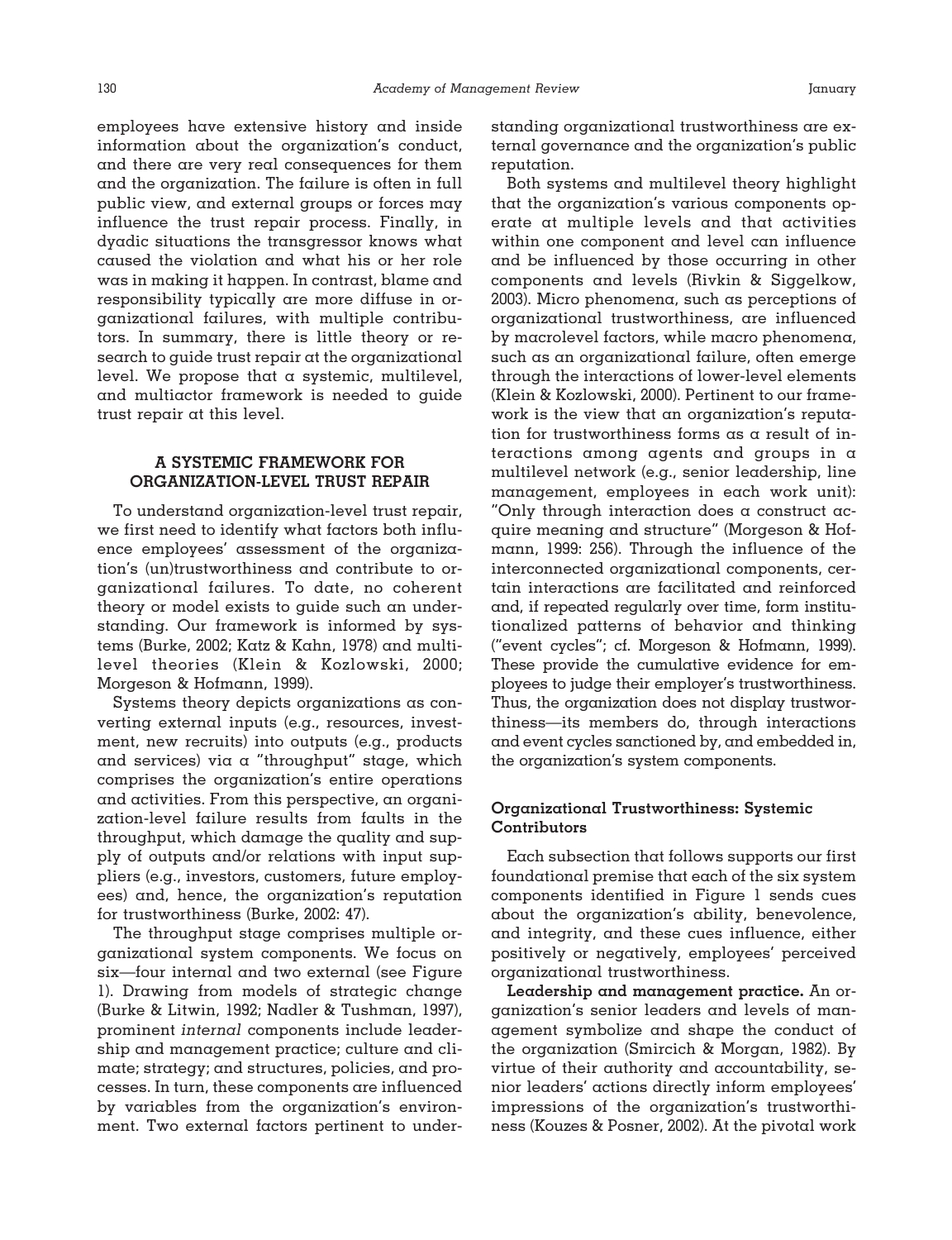

**FIGURE 1 Organizational System Components and Their Effects on Employees' Perceptions of Organizational Trustworthiness and Organization-Level Failures**

unit level, an employee's relationship with his or her line manager often acts as a lens through which the employee learns about and interprets the rest of the organization. If employees distrust their immediate manager, this taints their perception of the broader organization's trustworthiness (Kouzes & Posner, 2002). Through their own behavior as role models (Schein, 1990) and their influence and discretion over other system components (e.g., rewards, appraisals, cultural values), managers at all levels send signals about what is expected of employees, including whether untrustworthy or even unethical behaviors might be tolerated and even tacitly encouraged (see Dickson, Smith, Grojean, & Ehrhart, 2001).

**Culture and climate.** Organizational culture, subcultures, and work unit climates influence the development of commonly held mental schemata and employees' shared interpretations of organizational actions and events (Schein, 1990; Victor & Cullen, 1988). Employees' perceptions of their organization's trustworthiness can be derived from shared cultural beliefs; values and norms (Nooteboom, 2002); forms of cultural control (Das & Teng, 1998; Perrone, Zaheer, & McEvily, 2003); and artifacts, such as work stories, legends, and value statements. Case studies attest to organizational and work unit norms exerting strong pressure on employees to act in untrustworthy ways, and even justifying questionable behavior (Dickson et al., 2001; Treviño, 1986).

**Strategy.** Organizational strategy, including financial, operational, and human resource strategies, determine work unit goals, resources, budgets, policies, and procedures, which, in turn, send signals to employees about expected behavior and the organization's *real* values and priorities (Burke & Litwin, 1992). The coherence and effectiveness of the strategy can directly affect interpretations of organizational competence. The strategy also signals the organization's intention to act with integrity and benevolence toward its stakeholders. Several prominent failures have involved questionable strategies amounting to incompetent "overreach" (e.g., see Probst & Raisch, 2005: 92–94) or disregard for certain stakeholders (e.g., cost cut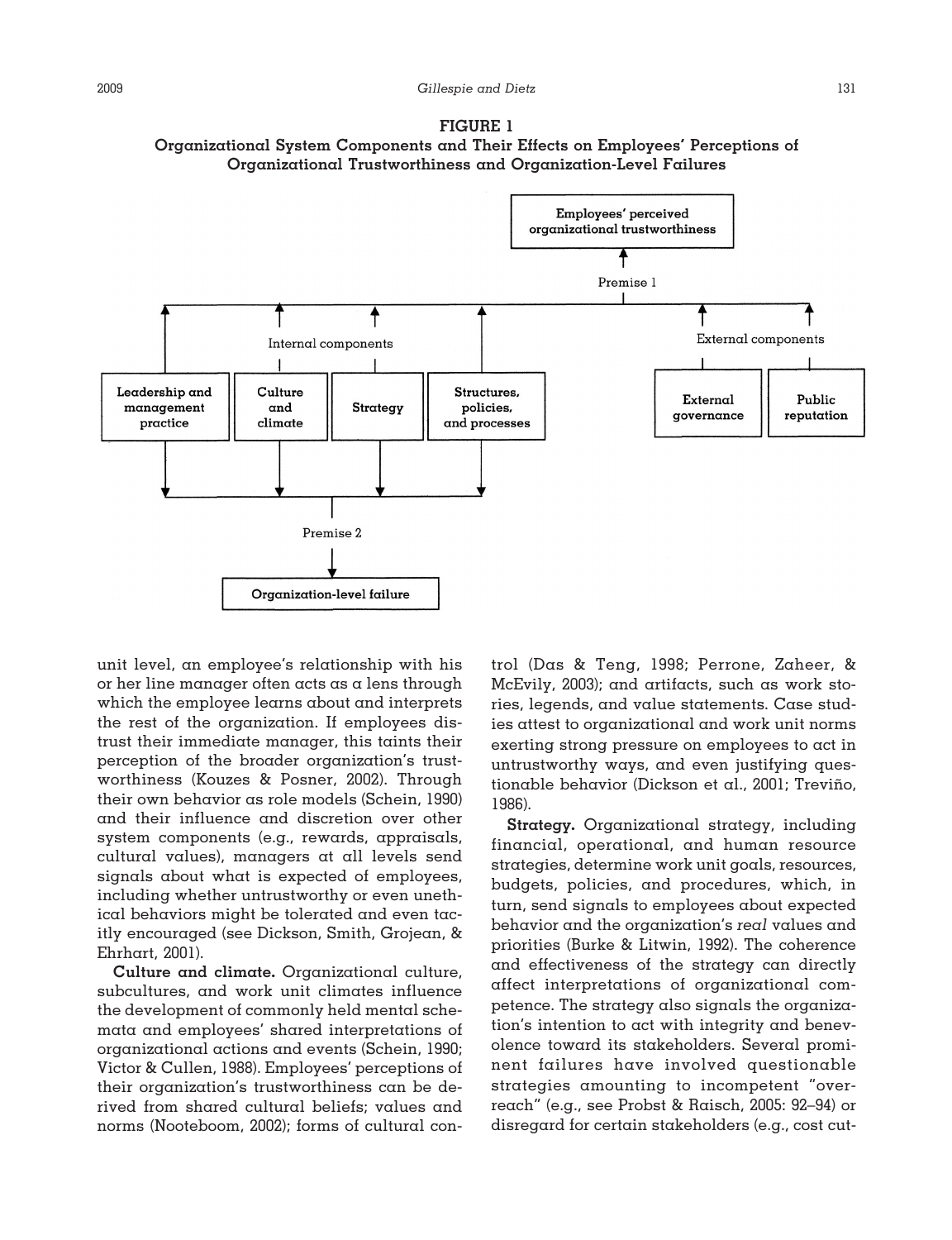ting to the detriment of health and safety), each of which undermines trustworthiness.

**Structures, policies, and processes.** By "structures," we mean reporting lines, checks and balances, distribution of responsibility and authority, and work formalization. By "policies and processes," we mean the rules, guidelines, and procedures governing decision making, communication, employee conduct, and human resource management (HRM). Together, these set parameters around acceptable behaviors and can instill and even control members' (un)trustworthiness by assigning roles and expectations for incumbents and constraining discretionary actions (Perrone et al., 2003; Shapiro, 1987). Conversely, absent, unclear, or unused arrangements can facilitate or fail to prevent incompetent and dishonest behavior. In this manner structures, policies, and processes can powerfully influence organizational trustworthiness. The fairness and consistency of structures, policies, and processes, both in design and implementation, are indicative of benevolence and integrity, while coherence and effectiveness imply ability. HRM policies in particular have been shown to influence employees' perceptions of organizational trustworthiness (see Mayer & Davis, 1999).

**External governance.** In addition to these internal components, expectations of what constitutes trustworthy behavior are embedded within external governing structures and rules that constrain the organization's conduct. Forms of *institutional-based* trust (Zucker, 1986) include legislation and regulatory mechanisms from government, professional and trade associations, industry networks (Ring & Van de Ven, 1992), and, increasingly, consumer and environmental bodies. To the extent that these "impersonal structures" are trusted, they can provide a basis for trust in the organization by proxy (Mc-Knight et al., 1998: 474). However, as Arthur Andersen's collusion with the Enron fraud highlights, the institutional environment may *lack* adequate constraining mechanisms or may contain opportunities and even *incentives* for parties to engage in untrustworthy activities.

Public reputation. Finally, employees also take cues from how their organization's reputation for ability, benevolence, and integrity is perceived by external stakeholders (e.g., by customers, industry representatives, the media). Cues come from judgments about the organization's products and services, the familiarity of its

brand, and its standing among industry and stakeholder networks (Klein, 1997). Employees take pride in, and are reassured by, a stable external reputation for trustworthiness (Shaw & Post, 1993), whereas public dismay over poorquality goods or services or inappropriate treatment of stakeholders will undermine employees' perceptions of their organization's trustworthiness.

We anticipate that the salience of each component for employees' perceptions will vary across organizations and sectors, as well as among employees. Our essential point here is that each component communicates cues that, in the aggregate, form the collective construct of perceived organizational trustworthiness. This leads to our first foundational premise.

> *Premise 1: Employees' perceptions of organizational trustworthiness are influenced by multiple cues from the organization's six system components: leadership and management practice; culture and climate; strategy; structures, policies, and processes; external governance; and public reputation.*

### **Organizational Failures: Systemic Contributors**

As illustrated in the previous subsections, each component can engender organizational trustworthiness but can also facilitate *un*trustworthy behavior, which increases the likelihood of an organizational failure. Our second foundational premise is that *multiple* organizational components and agents contribute to the dysfunctional interactions and event cycles that result in organizational failures: "Unethical or illegal actions cannot take place without opportunity" (O'Connor, Priem, Coombs, & Gilley, 2006: 486)—nor, we suggest, can incompetence or avoidable accidents. Even when an individual's lone actions seem to have caused the failure (e.g., Nick Leeson's risky trading "singlehandedly" destroying Barings Bank), these actions are typically facilitated by a deviant or inadequate culture, strategy, or management and/or by ineffective constraining structures, policies, and processes (all of the above in Leeson's case). We do not anticipate that *every* component will be implicated; rather, failures of a magnitude that threaten the organization's legitimacy will have multiple contributory causes.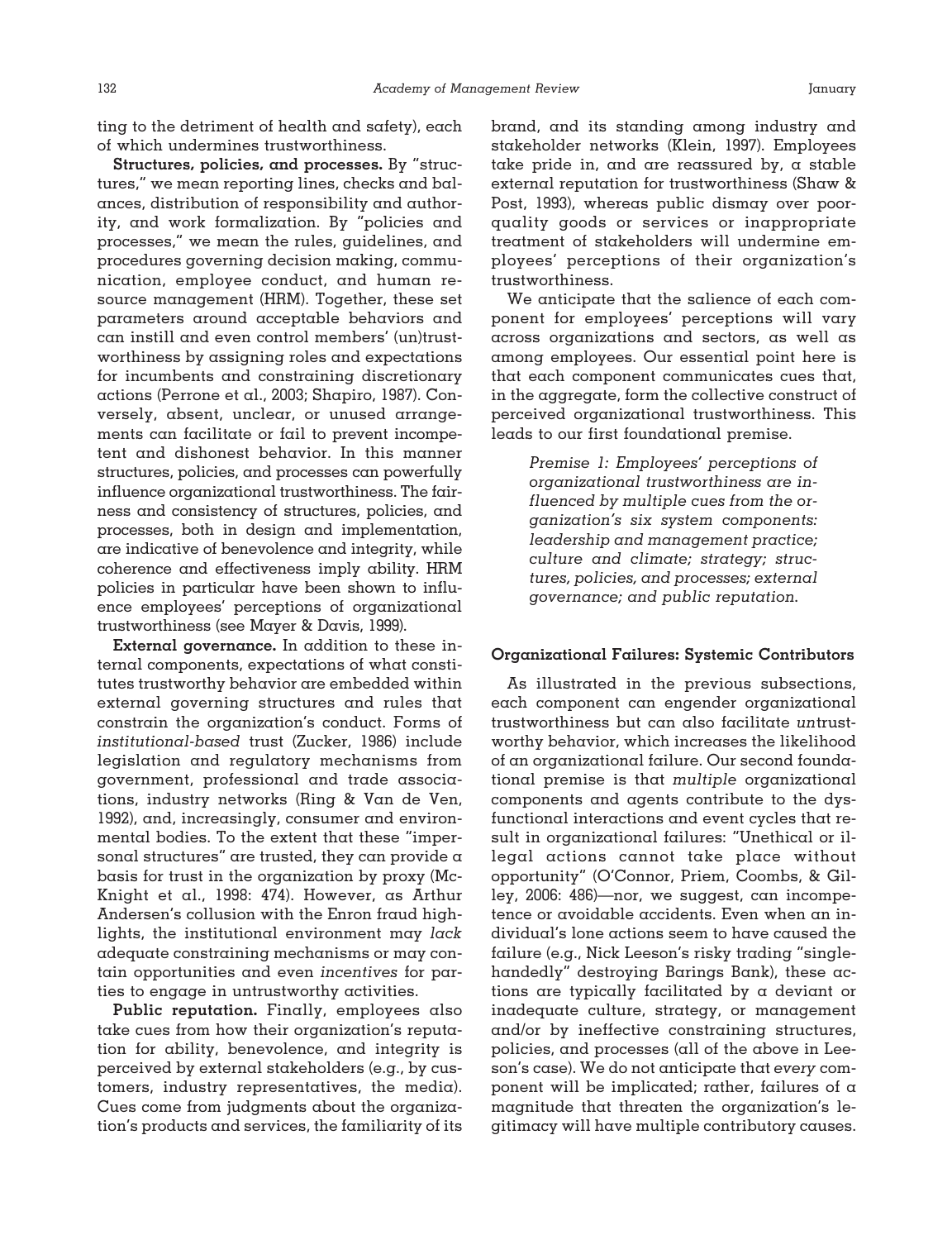This premise is supported by systems and multilevel theory and by research and case studies on organizational failures and crises (see Haunschild & Sullivan, 2002; O'Connor et al., 2006; Pearson & Clair, 1998; Rivkin & Siggelkow, 2003).2

We distinguish the role of internal and external system components in organizational failures. While every organization is constrained by external governance structures (or enabled by their absence or incentives therein), organizational members nevertheless retain considerable discretion over how they respond (Katz & Kahn, 1978), including whether they act in  $\alpha$ trustworthy manner or not. As the equifinality principle (Gresov & Drazin, 1997) states, alternative strategies exist for how organizations respond to the same circumstances and, hence, how they choose to coordinate the system components. Not all firms in a sector "fail," although all face the same difficult external factors. Thus, only the *internal* components contribute *directly* to organization-level failures (see Figure 1).

> *Premise 2: Organization-level failures are systemic in nature, yet only the multiple internal organizational components contribute directly to organization-level failures.*

# **PRINCIPLES FOR REPAIRING ORGANIZATIONAL TRUSTWORTHINESS**

The two preceding premises are foundational since they provide an understanding of the *systemic* construction of perceived organizational trustworthiness and the *systemic* factors contributing to organizational failures that need consideration in designing trust repair interventions. We now describe two underlying mechanisms for trust repair and the principle of congruence, and we illustrate how these operate through each system component. Because our entry point is postattribution, we focus on trust repair strategies that deal with the aftermath of the failure, rather than attempts to reposition perceptions of the failure itself.

### **Underlying Mechanisms for Trust Repair**

People undergo a cognitive reappraisal of the relationship following a trust failure, with a tendency to privilege negative evidence over positive evidence (Kim et al., 2004; Slovic, 1993). During this fragile period, people are strongly motivated to avoid risk, are "hypervigilant" to suggestions of future untrustworthy behavior, and are susceptible to "paranoid cognitions" and "sinister attribution error" (Kramer, 1996). These cognitive biases can lead to overconstrued and negative inferences about the motives, character, and competence of the organization and its management, impeding accurate sensemaking and learning about the failure (Haunschild & Sullivan, 2002) and hampering trust repair efforts. Thus, the primary objectives of any trust repair process are to overcome these salient negative expectations and to restore confident positive expectations about the violator's future trustworthiness (Kim et al., 2004). We draw on the distinction between trust and distrust (see Lewicki et al., 1998) to identify two complementary mechanisms that underlie organization-level trust repair: *distrust regulation* and *trustworthiness demonstration.*

**Distrust regulation.** This mechanism attempts to overcome employees' distrust—the confident negative expectations (cf. Lewicki et al., 1998) and "expectation of injurious action" (Luhmann, 1979: 72)—arising from the failure. It does so through actions designed to *avoid and prevent future trust transgressions,* by dealing with the faults that led to the failure—both direct and contributory. If these faults remain in place, the likelihood of a recurrence is high, and this potentiality will further undermine employees' confidence. Trust repair is much more difficult after repeated violations than after an initial failure (Lewicki & Bunker, 1996).

 $2$  The investigation into the Space Shuttle Columbia disaster (CAIB, 2003) identified as contributory causes NASA's culture (which diminished safety), management practices (which prevented communication), an inappropriate chain of command, resource constraints, fluctuating priorities, and scheduling pressures. BP's 2005 Texas City refinery fire was initially attributed to mistakes by individual employees, but the official investigation revealed complex interconnected causes, including management lapses; unclear responsibilities and accountabilities; lack of training; inadequate maintenance; poor communication, reward, and performance management processes; and a "fragmented culture" characterized by "resistance to change" and "distrust." The report into the Enron collapse concluded that it was "the result of failures at many levels and by many people," identifying among the key contributors financial incentives, conflicts of interest, inadequate controls, and a "culture [that] appears to have encouraged 'pushing the limits"' (Powers, Troubh, & Winokur, 2002: 27–28).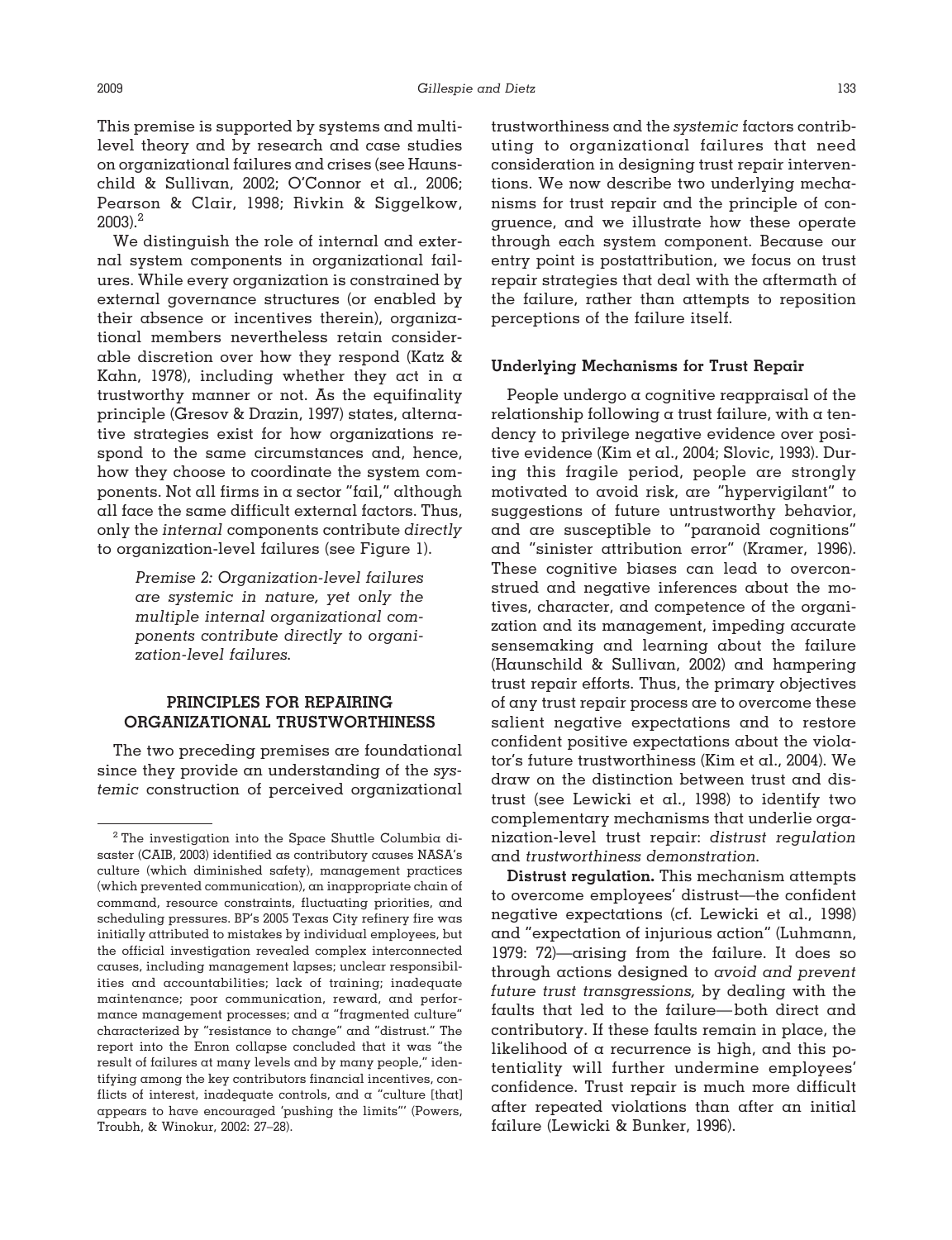Distrust regulation interventions are designed to modify the organization's dysfunctional components and errant interactions and event cycles that contributed to the failure, replacing them with a *new* "admissible range" of behaviors. This mechanism involves implementing sufficient regulatory controls to prevent or constrain organizational members and groups from acting in ways that could lead to future violations, including the removal of incentives that may encourage untrustworthy behavior. This reflects Nooteboom's observation (2002) that organizational trustworthiness is founded largely on an organization's ability to foster and control its members' trustworthiness. The aim is to reduce and eventually dissipate fears and skepticism about the organization's intention and ability to avoid future transgressions.

These "legalistic remedies" (Sitkin & Roth, 1993) include regulations, rules, contracts, monitoring processes, and controls. Embedded in these approaches are deterrents in the form of punishments and sanctions imposed on those who engage in untrustworthy behavior (e.g., being fined, fired, demoted, or ostracized, or losing accreditation, privileges, membership, status, or social capital). The presence of such punishment sends clear signals that the behavior is unacceptable and offenders will "pay a price."

Research suggests that these regulatory systems can significantly enhance and repair perceived organizational trustworthiness (Sitkin & Roth, 1993; Slovic, 1993), particularly when introduced voluntarily rather than imposed externally (Dirks et al., 2005; Nakayachi & Watabe, 2005). When regulations are imposed (e.g., by the government), compliance may be attributed to the desire to avoid sanctions, raising concerns that the organization may get around or weaken the constraints. In contrast, a voluntary effort will be seen as diagnostic of the organization itself (Heider, 1958), implying that it has learned a lesson and is intrinsically committed to, and confident in its ability to, act differently (Nakayachi & Watabe, 2005).

> *Proposition 1a: After an organizational failure, the voluntary implementation of interventions that constrain untrustworthy behavior by organizational agents increases employees' perceptions of the organization's trustworthiness.*

We anticipate that employees will accept the legitimate need for the organization to impose regulations on itself and its agents in order to prevent future failures. The magnitude of the organization-level failure provides a clear and powerful motivation.

**Trustworthiness demonstration.** Overcoming negative expectations and distrust is essential to trust repair, but it does not go far enough. As Lewicki et al. argue, "Removal of foundations of distrust . . . does not necessarily facilitate the emergence of trust" (1998: 452). It is also necessary to restore *positive* expectations (Kim et al., 2004) and a sense of good faith and fair dealing (Rousseau et al., 1998). This second mechanism, trustworthiness demonstration, is about *the positive promotion of renewed trustworthiness* through behaviors and verbal responses that *actively demonstrate* ability, benevolence, and integrity. It is focused on sending repeated, clear, and consistent signals that employees can anticipate beneficial conduct and desirable actions from the organization, resulting in a sense of hope, faith, and assurance (Lewicki et al., 1998: 444 – 445).

This mechanism includes expressions of regret, acknowledgment of responsibility, apologies, and offers of reparations, as well as general displays of competence, benevolence, and integrity in the organization's initial and ongoing response to the failure (e.g., meeting new commitments). Hence, this mechanism is distinct from distrust regulation, since it focuses on symbolic and actual displays of *positive* trustworthiness, rather than on regulating *negative* behavior related to the cause of the failure (e.g., apologizing and offering reparations demonstrates benevolence and fairness but does not directly prevent a future transgression). This mechanism is *complementary* to distrust regulation, since repeated and/or enduring displays of such positive signals over time help restore employees' confidence in the organization.

> *Proposition 1b: After an organizational failure, the implementation of interventions that demonstrate and symbolize the organization's ability, benevolence, and integrity increases employees' perceptions of the organization's trustworthiness.*

Table 1 provides illustrative examples of how the distrust regulation and trustworthiness dem-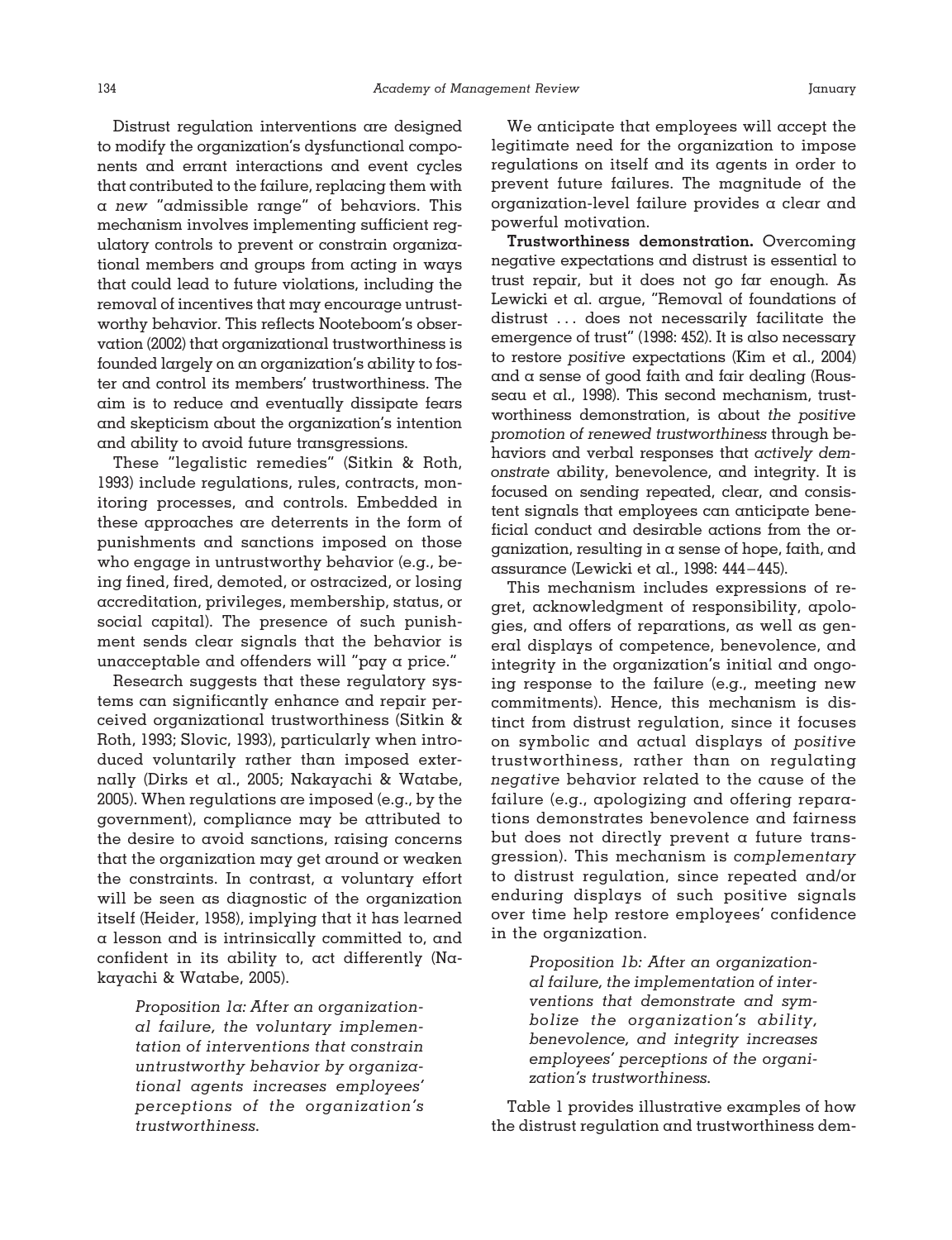# **TABLE 1**

# **Examples of Trust Repair Interventions for Each Organizational System Component**

| Component                                 | Distrust Regulation: Constrain Untrustworthy<br>Behavior                                                                                                                                                                                                                                                                                          | Trustworthiness Demonstration: Signal Renewed<br><b>Trustworthiness</b>                                                                                                                                                                                                                                                                                                                                                                    |
|-------------------------------------------|---------------------------------------------------------------------------------------------------------------------------------------------------------------------------------------------------------------------------------------------------------------------------------------------------------------------------------------------------|--------------------------------------------------------------------------------------------------------------------------------------------------------------------------------------------------------------------------------------------------------------------------------------------------------------------------------------------------------------------------------------------------------------------------------------------|
| Leadership and<br>management<br>practice  | • Suspend operations and/or withdraw faulty<br>product(s)<br>• Reprimand, discipline, or remove culpable<br>parties<br>· Investigate practices, conduct, and attitudes<br>• Ensure enactment and compliance of reforms;<br>influence other system components to<br>regulate trustworthiness (e.g., change<br>incentives and reporting structures) | $\bullet$ Enact transformational leadership: act as a role<br>model, symbolizing organizational values and<br>conduct; create a shared, value-driven vision and<br>goαls<br>• Issue trust-enhancing communications<br>• Enhance the trustworthiness of other system<br>components (e.g., procedural fairness, ethical<br>strategic goals and implementation)<br>• Commit resources to trust repair effort (e.g., money,<br>time, manpower) |
| Culture and<br>climate                    | • Use cultural interventions (e.g., induction,<br>socialization) to instill values and norms that<br>discourage trust violations<br>• Impose sanctions for breaches of trust-related<br>norms<br>• Create "cultural artifacts" that act as<br>deterrents (e.g., ethical codes of conduct,<br>public statements)                                   | • Use cultural interventions to instill values and<br>norms around integrity, honesty, competence,<br>responsibility, reliability, and respect<br>• Create "cultural artifacts" that symbolize and<br>promote trustworthiness and affirm its priority over<br>competing imperatives (e.g., codes of conduct,<br>commemorative events, legends and stories)                                                                                 |
| Strategy                                  | • Shape organizational and unit-level priorities<br>and goals (e.g., primacy of safety and<br>integrity), resource allocations, and the<br>content of policies and procedures<br>• Direct behavior in line with organizational<br>strategies                                                                                                      | • Revise strategy to be consistent with espoused<br>trust-based values<br>• Reform strategy to show an enduring commitment to<br>treat stakeholders benevolently and with integrity<br>· Promote ethical conduct and corporate social<br>responsibility                                                                                                                                                                                    |
| Structures,<br>policies, and<br>processes | · Revise decision-making authority and<br>accountability<br>· Impose checks, balances, and disciplinary<br>procedures<br>• Standardize work processes and training to<br>compensate for lack of skills and/or<br>knowledge<br>· Offer coaching and mentoring to assist<br>employees facing ethical dilemmas or<br>difficult decisions             | · Revise policies and procedures to ensure employees<br>perceive them to be fair, effective, and just (e.g.,<br>transparent and equitable appraisal systems,<br>dispute resolution and whistleblowing procedures).<br>· Use recruitment, selection, induction, and training<br>procedures, emphasizing personal integrity and or-<br>ganizational values symbolizing trustworthiness                                                       |
| External<br>governance                    | • Comply with external regulatory codes of<br>conduct and monitoring (e.g., professional,<br>industry, consumer)<br>· Gain external accreditation, licensing,<br>approval, or audit                                                                                                                                                               | • Voluntarily engage with external regulatory bodies<br>· Seek licensing/accreditation (e.g., SA8000 on ethical<br>conduct)<br>• Campaign government for sector-wide regulations                                                                                                                                                                                                                                                           |
| Public<br>reputation                      | · Make public statements committing the<br>organization to uphold reformed strategies,<br>operations, and targets<br>• Internally publish the diagnosis, evaluations,<br>and audits                                                                                                                                                               | • Use trust-enhancing communications, marketing,<br>and branding<br>· Offer public apologies and reparations (where<br>appropriate)<br>• Voluntarily communicate to the public the diagnosis<br>and evaluations                                                                                                                                                                                                                            |

onstration mechanisms can operate through each organizational system component.

### **The Principle of Congruence**

Because multiple organizational components contribute to both perceived organizational trustworthiness (Premise 1) and organizationlevel failure (Premise 2), trust repair requires that the "signals" emanating from the different components reinforce, not undermine, renewed trustworthiness. Given employees' likely hypervigilance and paranoia, any further transgressions, lapses, or inconsistencies, however minor, can significantly impair the fragile trust repair effort. Isolated interventions to only one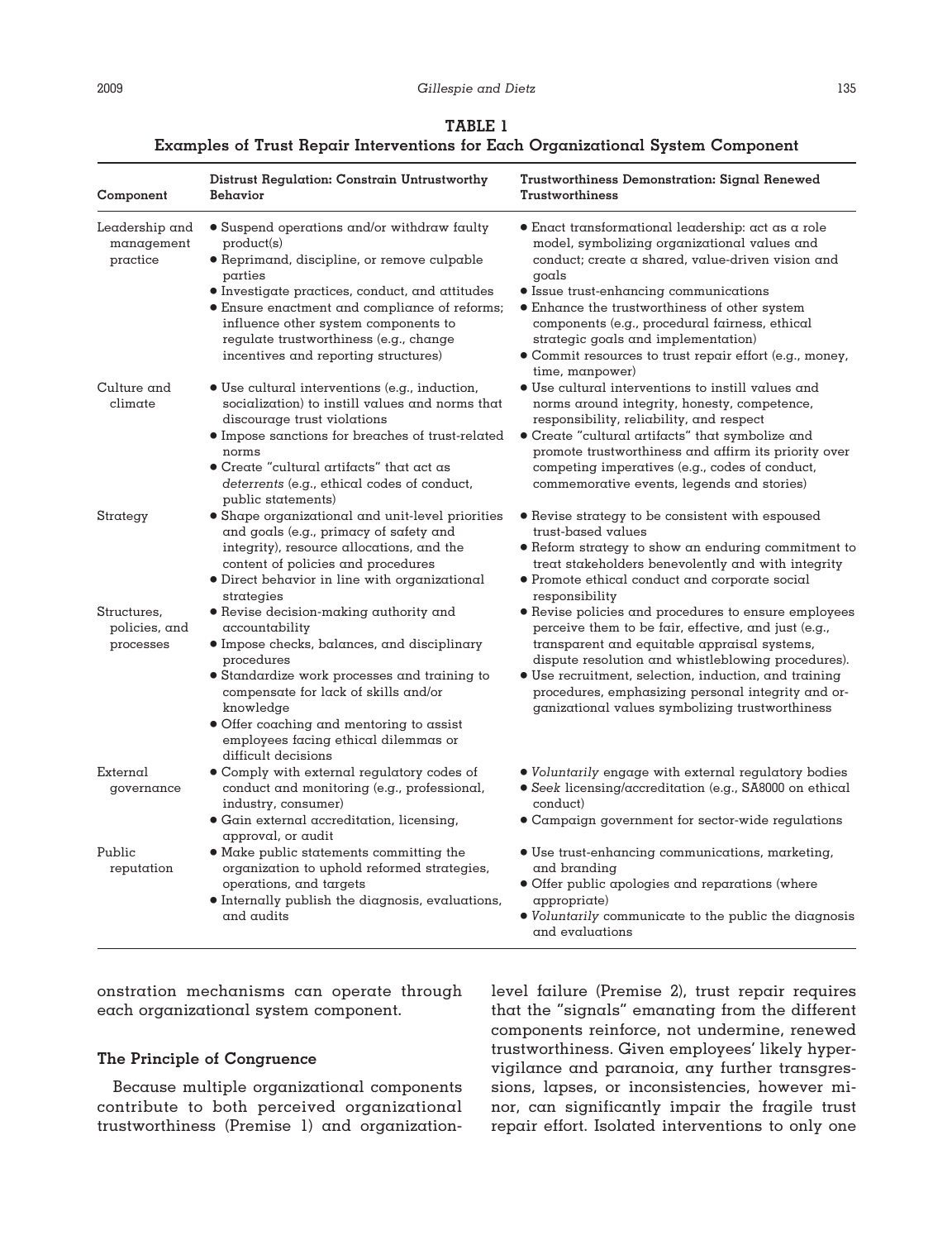component are unlikely, therefore, to provide sufficient evidence to convince employees that a predictable and *sustainable* difference in organizational trustworthiness has been realized. Rather, a coordinated set of interventions across the multiple components contributing to the failure will be required. In line with systems thinking, we propose that *congruence* is key to effective trust repair.

We define congruence as the degree to which signals emanating from each component are consistent together in demonstrating cues of renewed organizational trustworthiness and in preventing future untrustworthy behavior. For example, interventions emphasizing ethical codes of conduct during socialization and training activities are unlikely to change behavior if workplace norms encourage questionable behavior and performance management practices focus solely on target achievement at any cost. Since  $\alpha$  lack of trustworthiness in just one component may undermine employees' confidence, we do not see interventions across different components as playing a strictly additive or incremental role. Rather, a level of congruence must be achieved before an appreciable increase in organizational trustworthiness can be realized. This echoes the idea of alignment among interdependent organizational elements (see Siggelkow, 2002) and of "internal fit" from strategic HRM (Wood, 1999). Congruence is achieved when the organizational components are *realigned* into an *internally coherent* configuration that consistently signals reasonable standards of ability, benevolence, and integrity, with no contradictory signals or competing imperatives elsewhere in the system. Just as behavioral integrity—the alignment of leaders' words and actions (Simons, 2002)—has been shown to be central to interpersonal trust and credibility (Kouzes & Posner, 2002), congruence is pivotal to effective organizational trust repair.

> *Proposition 2: The effectiveness of trust repair interventions is moderated by the extent to which they achieve congruence across organizational components in (a) constraining untrustworthy behavior by organizational agents and (b) demonstrating the organization's trustworthiness. The greater the congruence, the stronger the impact of the interventions on*

## *employees' perceptions of the organization's trustworthiness will be.*

Implicit in our use of the two underlying mechanisms is the need to regulate distrust and demonstrate trustworthiness across each of the three dimensions of ability, benevolence, and integrity. This has merit since organizational failures often involve faults in multiple dimensions of trustworthiness. For example, investigations into the 1987 Zeebrugge ferry sinking and into the NASA Space Shuttle disasters revealed that these resulted not only from a lack of competence but also from a disregard for safety. Employees' interpretations of failures may also differ from one another and may not settle on a single dimension; evidence of failure across all three dimensions may be evoked, albeit to varying degrees. Controlled laboratory studies that have deliberately manipulated only one type of violation (e.g., ability or integrity) have shown that perceived trustworthiness in the other dimension also declines (Dirks et al., 2005; Kim et al., 2004). Furthermore, employees' hypervigilance in response to a failure is likely to apply across all three dimensions.

While violations in one dimension may contaminate perceptions in another, it does not follow that the repair of one dimension necessarily will enhance perceptions of other dimensions. This view is supported by research indicating that, after a trust violation, people pay more attention and attribute more significance to negative than positive evidence (Slovic, 1993) and that individuals tend to weigh positive information more heavily than negative information when evaluating *ability* but tend to weigh negative information more heavily than positive information when evaluating *integrity* (Kim et al., 2004: 107–108; Snyder & Stukas, 1999). Consequently, it is unlikely that positive new evidence in one dimension will transfer to other dimensions. As we elaborate later (see Propositions 7a and 7b), this suggests that different types of interventions are required to repair different aspects of trustworthiness. Hence, interventions addressing only one dimension will be inadequate to restore a robust reputation of trustworthiness.

> *Proposition 3: The effectiveness of trust repair interventions is moderated by the extent to which they address each of the three dimensions of trust-*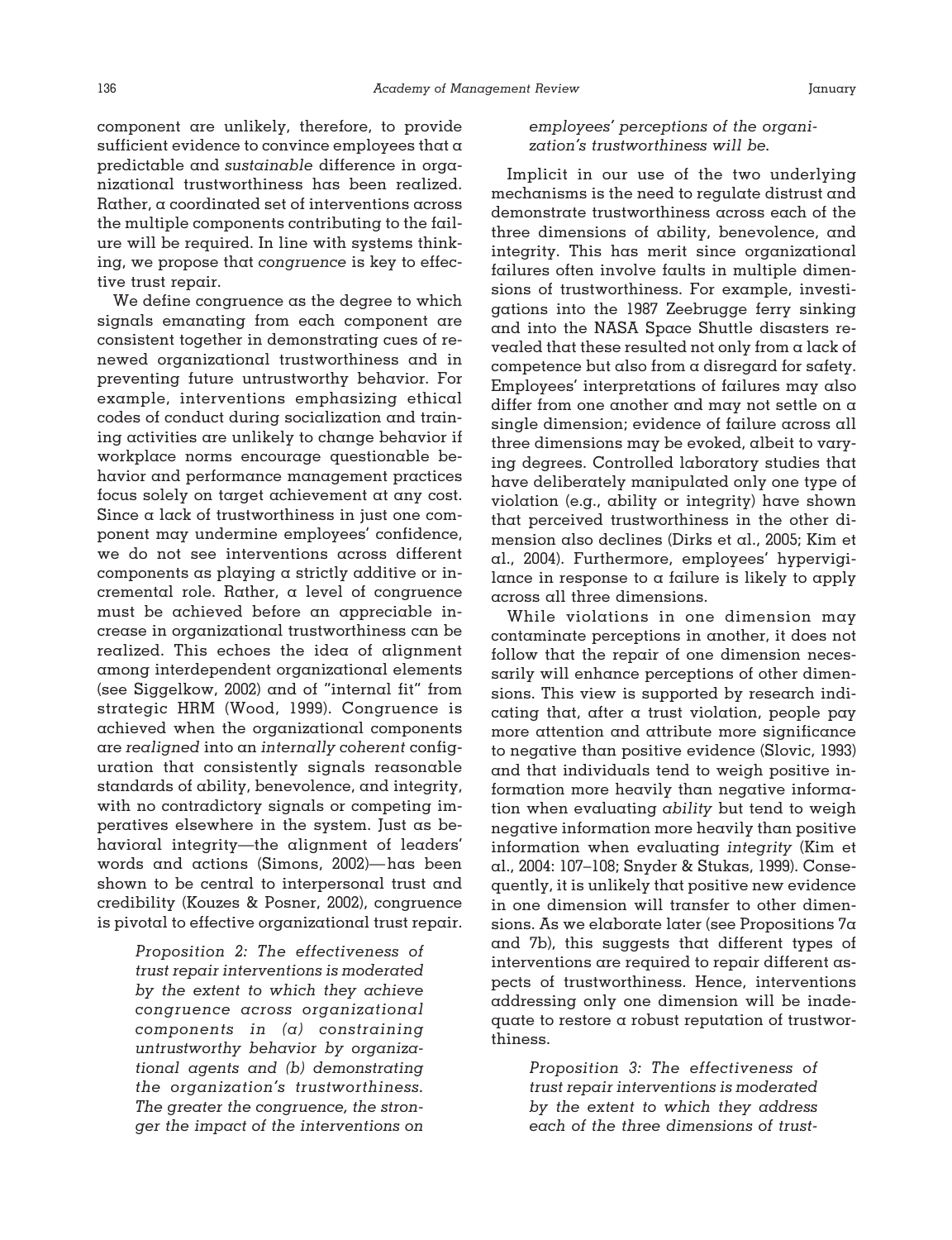*worthiness, rather than just one dimension. The more multiple dimensions are addressed, the stronger the impact of the interventions on employees' perceptions of the organization's trustworthiness will be.*

# **A PROCESS FOR REPAIRING ORGANIZATIONAL TRUSTWORTHINESS**

In this section we argue that robust, organization-level trust repair involves a four-stage process (see Figure 2). The stages are informed by the trust and strategic change management literature (Burke & Litwin, 1992; Lewicki & Bunker, 1996) and systems and multilevel theory, as well as analysis of case study accounts of responses to failures. We describe the aims, rationale, and propositions for each stage and show how distrust regulation and trustworthiness demonstration underlie trust repair actions.

### **Stage 1: Immediate Responses**

A critical and urgent step for organizational representatives is an initial communication to employees and affected stakeholders about the failure. As the organization's first attempt to reestablish its reputation, this response needs to be well considered, timely, and credible.

Research suggests that the choice and sequence of verbal responses impact trust repair. From the range of available options, we do not see denying the failure has happened or excusing the organization as credible responses. In the context of organizational failures, responsibility lies by definition at least in part with the organization, and duplicitous impression management has been found to be ineffective (Bottom et al., 2002) and unsustainable in the face of evidence of guilt (Kim et al., 2004). Rather, an overarching standard for our trust repair process is accuracy and transparency (Korsgaard et al., 2002).

We propose that senior leaders' first communication requires an acknowledgment that the failure has occurred and an expression of sincere regret for the consequences. Research suggests these verbal responses aid forgiveness and trust repair (Bottom et al., 2002). Committing to a full investigation into the causes of the failure and to measures to prevent future reoccurrences is also essential. Together, these responses reassure employees, and they signal the organization's concern for stakeholders (benevolence), commitment to understanding how

**FIGURE 2 Propositions for the Principles and Four-Stage Process of Organization-Level Trust Repair**

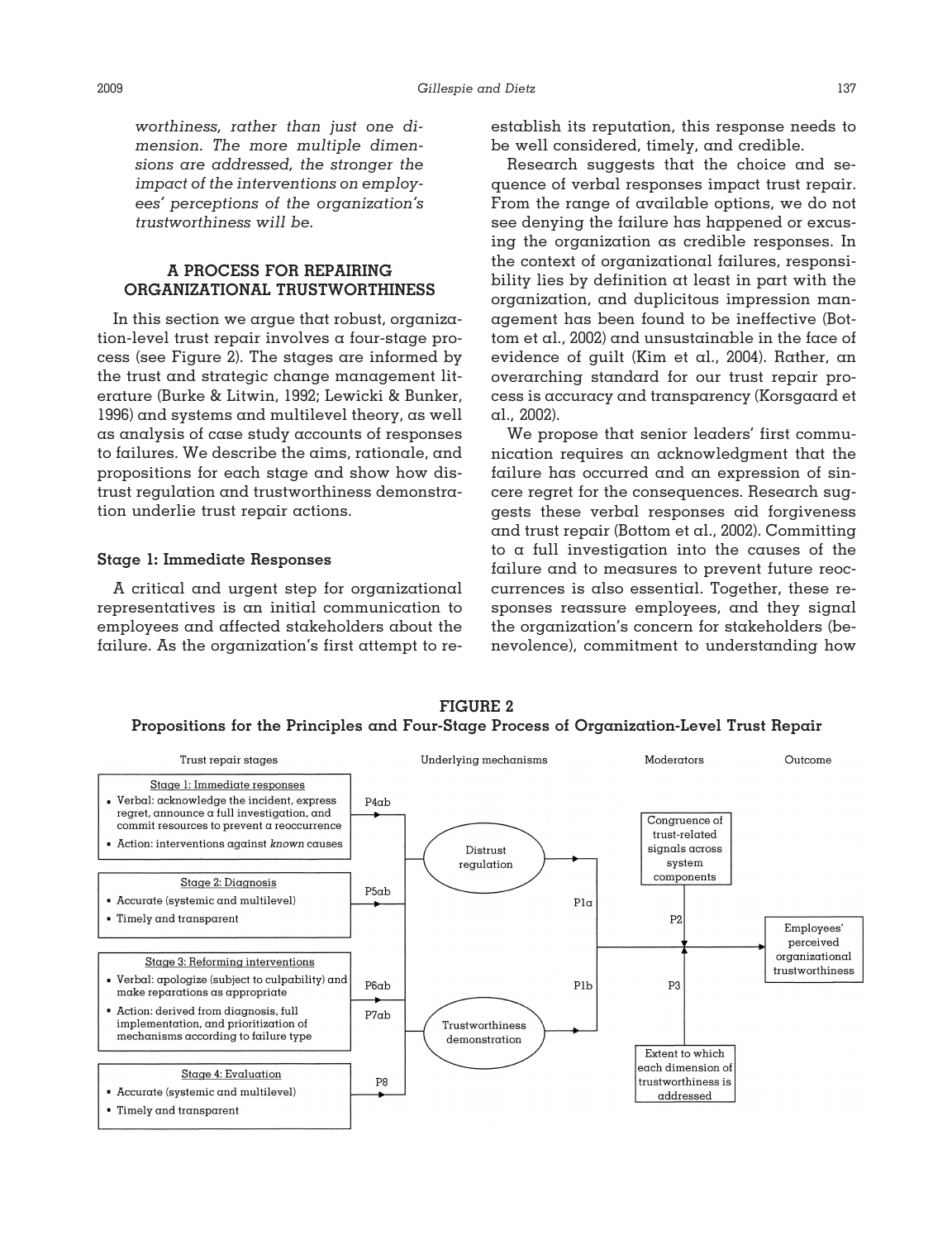the violation occurred (integrity), and ability to avoid a reoccurrence. Not offering any communication conveys a lack of concern and integrity, as well as incompetence. Such "reticence" has proven ineffective for trust repair (Ferrin, Kim, Cooper, & Dirks, 2007). For example, Exxon's "no comment" stance immediately after the 1989 Exxon Valdez oil spill alienated employees, communities, and the media, damaging its credibility further.

Subsequent communications will be required to convey the causes of the failure, the organization's full remedial response, and, where appropriate, an apology and offer of reparations. However, rarely are the precise direct and indirect causes immediately known (see Premise 2), and a full diagnosis is likely to take considerable time. Therefore, we suggest that such communications are not made until the diagnostic investigation is complete (see Stage 3), to avoid premature and possibly inaccurate conclusions, inappropriate blame, and ineffective responses that may undermine trustworthiness further and leave the organization more vulnerable to legal action and public condemnation.

> *Proposition 4a: A timely initial communication acknowledging the occurrence of the failure, expressing sincere regret for the (potential) consequences, and announcing a full investigation and commitment to prevent future reoccurrences will positively impact employees' perceptions of the organization's trustworthiness.*

With the announcement of the diagnostic investigation, immediate interventions are required to rectify any causes of the failure that can be established confidently prior to the diagnosis and that continue to pose a risk to stakeholders (distrust regulation). Inaction in the face of this awareness will be highly damaging to the organization's reputation, signaling incompetence, questionable integrity, and even malevolent intent, whereas swift interventions will communicate the organization's commitment to restoring its reputation (trustworthiness demonstration). Examples include suspending those people directly implicated, closing down or limiting operations, withdrawing goods, and warning stakeholders of the problem. Given the short time frame, we expect these efforts to focus on two internal components: (1) leadership and management and (2) structures, policies, and processes. In contrast to the other components, these are more amenable to rapid changes and interventions (see Burke & Litwin, 1992).

> *Proposition 4b: Timely, initial interventions that prevent or constrain a reoccurrence of the failure will positively impact employees' perceived organizational trustworthiness.*

#### **Stage 2: Diagnosis**

The aim of the diagnosis is to systematically identify what contributed to the failure and what needs to change so as to prevent similar incidents in the future, as well as any other actions required to restore trust. We propose that the effectiveness of the diagnosis for trust repair will be influenced by three qualities: accuracy, transparency, and timeliness.

**Accuracy and transparency.** The perceived adequacy of explanations is key to overcoming negative reactions. Any diagnostic account must provide "sufficient substance . . . to be believable" and match in its scope the magnitude of the offence (Bottom et al., 2002: 499). In line with Premise 2 and our principle of congruence, an accurate diagnosis requires *systemwide* scope, extending beyond those agents and components that appear most directly associated with the failure to explore the role played by *each* component in enabling and facilitating, or failing to prevent, the failure. A partial diagnosis may result in ineffective attempts to repair trust. Accessing the accounts and tacit knowledge of a representative cross-section of organizational members about dysfunctional organizational components will help to reduce bias and enhance diagnostic accuracy.

Diagnostic processes can be manipulated, however. Organizations may try to keep their involvement in questionable practices covert, to recast the failure and damage in a more benign light (Greenberg, 1990), or to isolate blame to a contained source ("scapegoats"). However, such "cheap talk" is rarely sufficient (Bottom et al., 2002), and dishonest tactics can backfire (Kim et al., 2004; Schlenker, Pontari, & Christopher, 2001). Apart from the lack of integrity in presenting a dishonest or inaccurate diagnosis, doing so is risky because some employees will have insider status, networks, and/or knowledge giv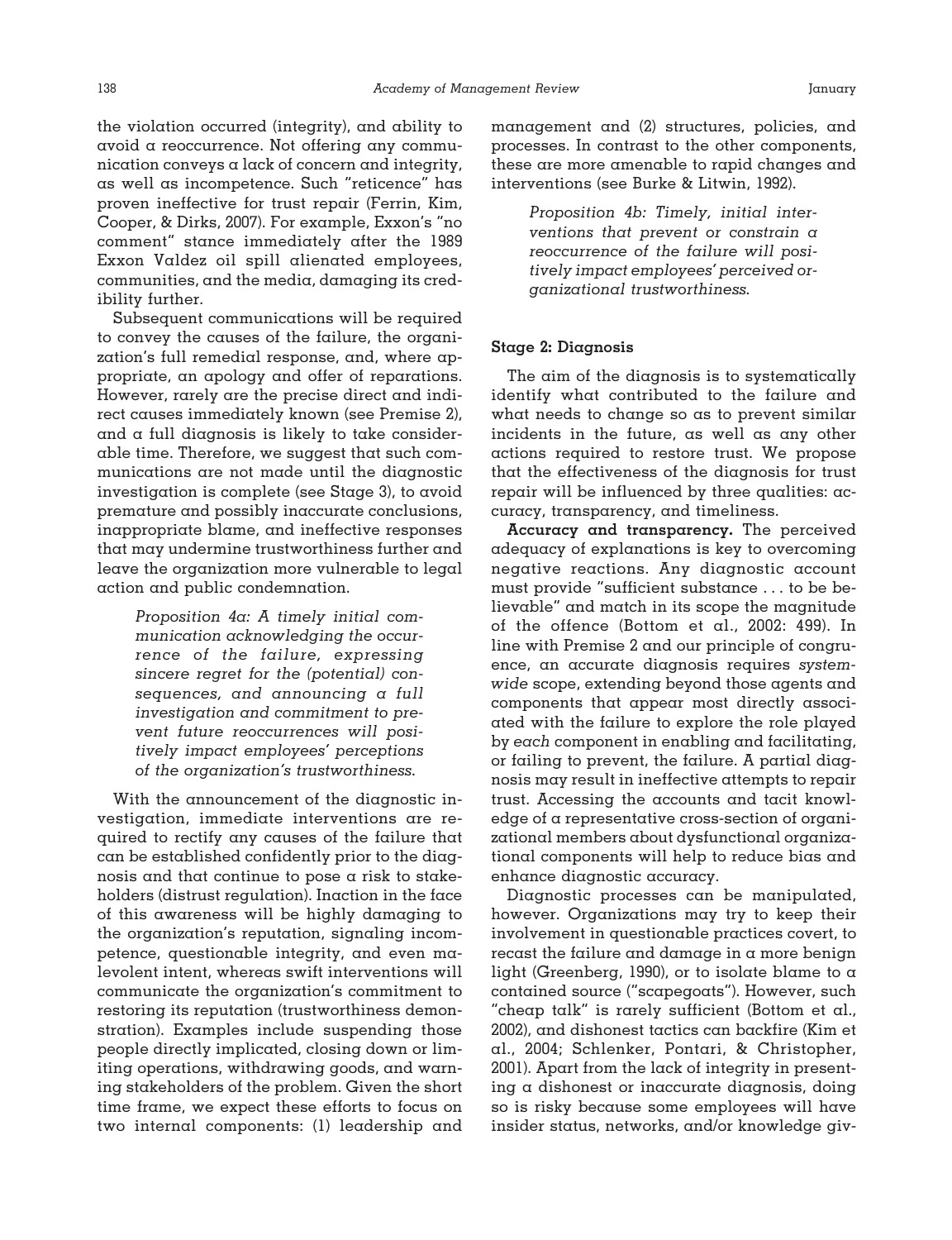ing them substantial evidence on which to judge the failure's *real* causes. They may expose inaccuracies, cover-ups, and whether the potential for repeat failures remains to colleagues and wider networks (whistleblowing; see Miceli & Near, 1985), engendering cynicism and hampering the repair effort.

The effects of making the diagnostic findings *transparent* are currently underexplored. Full disclosure enables the accuracy of the diagnosis to be evaluated, which, if accepted, provides a shared understanding of the causes of the failure and recommended reforms, enabling all organizational members to consciously avoid and constrain the conditions contributing to the failure. Without such information employees will not know the rationale for the interventions and will likely be uncommitted to them. Hence, a transparent diagnosis facilitates distrust regulation. The effects of transparency on trustworthiness demonstration, however, are more complex. Paradoxically, full and frank disclosure of the organization's faults may damage employees' trustworthiness perceptions further in the short term, especially if failures of benevolence or integrity are implicated (cf. Snyder & Stukas, 1999). Yet *not* disclosing the findings and evidence supporting them is likely to have an even more deleterious effect, suggesting the organization has something to hide and has not learned from the failure. Adverse reactions are likely, given employees' hypervigilant state. Moreover, we anticipate that when disclosure is enacted voluntarily for the purpose of organizational learning (Haunschild & Sullivan, 2002) and to prevent future violations, the positive signals this sends about the organization's integrity and benevolence (Nakayachi & Watabe, 2005) will counteract any potentially damaging effects from the content of the findings.

> *Proposition 5a: The impact of the diagnosis on employees' perceptions of the organization's trustworthiness is moderated by its accuracy and transparency. When both accuracy and transparency are high, the diagnosis will positively affect perceived organizational trustworthiness; when either is low, there will be a negative effect.*

**Timeliness.** As argued in Stage 1, a rushed diagnosis does little to enhance, but rather may damage, employees' perceptions of trustworthiness. However, as stakeholders' patience quickly wears thin, the diagnosis needs to be conducted and reported as soon as is practical. A timely diagnosis is also important for ensuring accuracy, since information, people, and other sources of "evidence" become less reliable and accessible over time.

A sense of urgency also demonstrates the organization's concern to prevent future transgressions and its ability to respond effectively. A slow response signals incompetence and a lack of benevolence for those affected, and it enables system faults to fester unnecessarily, increasing the risk of future trust transgressions. Furthermore, in the absence of an explanatory diagnosis, employees will rely on subjective interpretations and rumors to make sense of the failure (Kramer, 1996).

Given research suggesting that third parties tend to amplify and accentuate negative over positive information (Burt & Knez, 1996), countering the inevitable rumor machine with a timely diagnosis is vital for trust repair. Interim diagnostic reports summarizing *verifiable* preliminary findings can help in this regard. In summary, we argue for a curvilinear effect for timeliness on employees' perceived organizational trustworthiness.

*Proposition 5b: The timeliness of the diagnosis has a curvilinear relationship with employees' perceived organizational trustworthiness. A premature or too slow diagnosis will be associated with low trustworthiness, whereas a timely diagnosis will be associated with high trustworthiness.*

#### **Stage 3: Reforming Interventions**

The diagnostic information provides the foundation to devise and plan reforming interventions, including which organizational components to target. Examples of trust-enhancing interventions for each component and underlying mechanism are given in Table 1. In this section we first discuss the communications required postdiagnosis. We then consider how the relative effectiveness of the two trust repair mechanisms (distrust regulation and trustworthiness demonstration) depend on the dimension of trustworthiness targeted.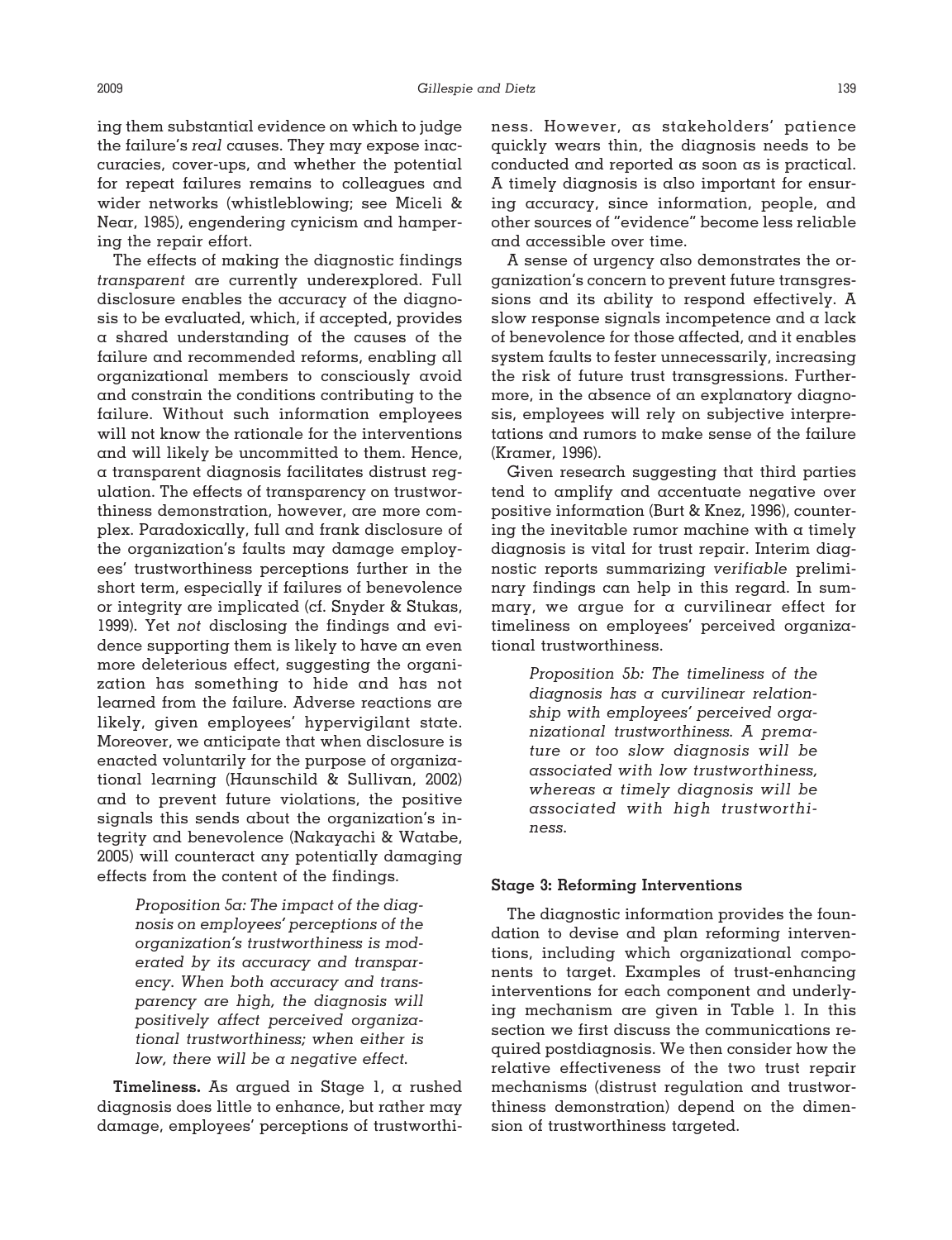**Communication postdiagnosis.** Where the diagnosis reveals organizational responsibility, apologies (i.e., acknowledgement of responsibility and guilt) and offers of reparations to affected stakeholders (i.e., forms of penance) can substantially aid trust repair (Bottom et al., 2002; Kim et al., 2004; Tomlinson et al., 2004). However, organizations often face legal, commercial, and/or shareholder pressures to "save face" and "never admit culpability," potentially closing off these conciliatory remedial responses in the minds of management. Yet apologies are a prerequisite for reconciliation (Lewicki & Bunker, 1996), and taking responsibility for the consequences of its actions in the face of such repercussions strongly indicates an organization's integrity and concern for those affected (Korsgaard et al., 2002). For example, BP's decision to admit responsibility for the 2005 Texas City fire and to compensate bereaved families was heralded as "very brave" by industry commentators (*The Guardian,* 2005). These responses also signal a commitment to prevent future violations, whereas avoidance of responsibility and reasonable compensatory actions may damage trustworthiness still further, particularly if legal battles and/or public condemnation ensues.<sup>3</sup>

Apologies will be most effective when an *internal* versus external attribution of responsibility is used (Kim, Dirks Cooper, & Ferrin 2006; Tomlinson et al., 2004), with the sincerity of acknowledging direct responsibility (internal attribution) outweighing the negative implications from conceded guilt. In contrast, alternative responses— excuses, reticence, or citing external attributions—will be viewed as deceptive and will therefore be less effective (Schlenker et al., 2001), given the diagnostic evidence of the organization's partial or full responsibility for the failure, coupled with employees' "insider knowledge."

> *Proposition 6: Following the diagnosis of an organizational failure, (a) an apology with internal attribution will be more effective than no apology or*

*an apology with external attribution, and (b) offers of reparations to affected stakeholders will be more effective than no offers of reparations in restoring employees' perceived organizational trustworthiness.*

**Trust repair mechanisms.** To reiterate, individuals tend to weigh positive information more heavily than negative information when related to *ability,* but negative information more heavily than positive information when related to *integrity* (Snyder & Stukas, 1999). Reeder and Brewer's (1979) notion of "hierarchically restricted schema" suggests this is because the "scope of infection" differs for failures of ability versus failures of integrity. After an ability violation, positive demonstrations of competence will reduce the likelihood the violation will be seen as a reliable indicator of *in*competence, because people believe intuitively that those with competence can exhibit performance at a variety of levels, whereas those who are incompetent cannot (Kim et al., 2004). In contrast, failures of integrity or, we suggest, benevolence are inherently moral in nature and tend to be viewed as reflecting grievous and enduring deficiencies of character that can be generalizable to other circumstances in the future (Kim et al., 2004). After an integrity or benevolence failure, a positive display of these qualities is likely to be discounted as a signal of renewed trustworthiness, given that those both with and without integrity and benevolence can "display" honesty and concern in certain situations. Consequently, these failures will be more difficult to remedy on the basis of positive trustworthiness demonstration. Interventions designed to constrain future malevolent behavior (distrust regulation) will be more convincing and effective. Hence, while both mechanisms are important for trust repair, we propose the following.

> *Proposition 7a: Trustworthiness demonstration mechanisms will be more effective for repairing employees' perceptions of organizational trustworthiness after an ability failure than after integrity or benevolence failures.*

> *Proposition 7b: Distrust regulation mechanisms will be more effective for repairing employees' perceptions of organizational trustworthiness after in-*

<sup>3</sup> The reputation of Union Carbide (now part of Dow Chemical) remains besmirched two decades after the Bhopal chemical leak, largely because of the company's failure to effectively apologize and offer fair penance in the eyes of victim groups and much of the public. The incident remains the subject of class action in New York City courts.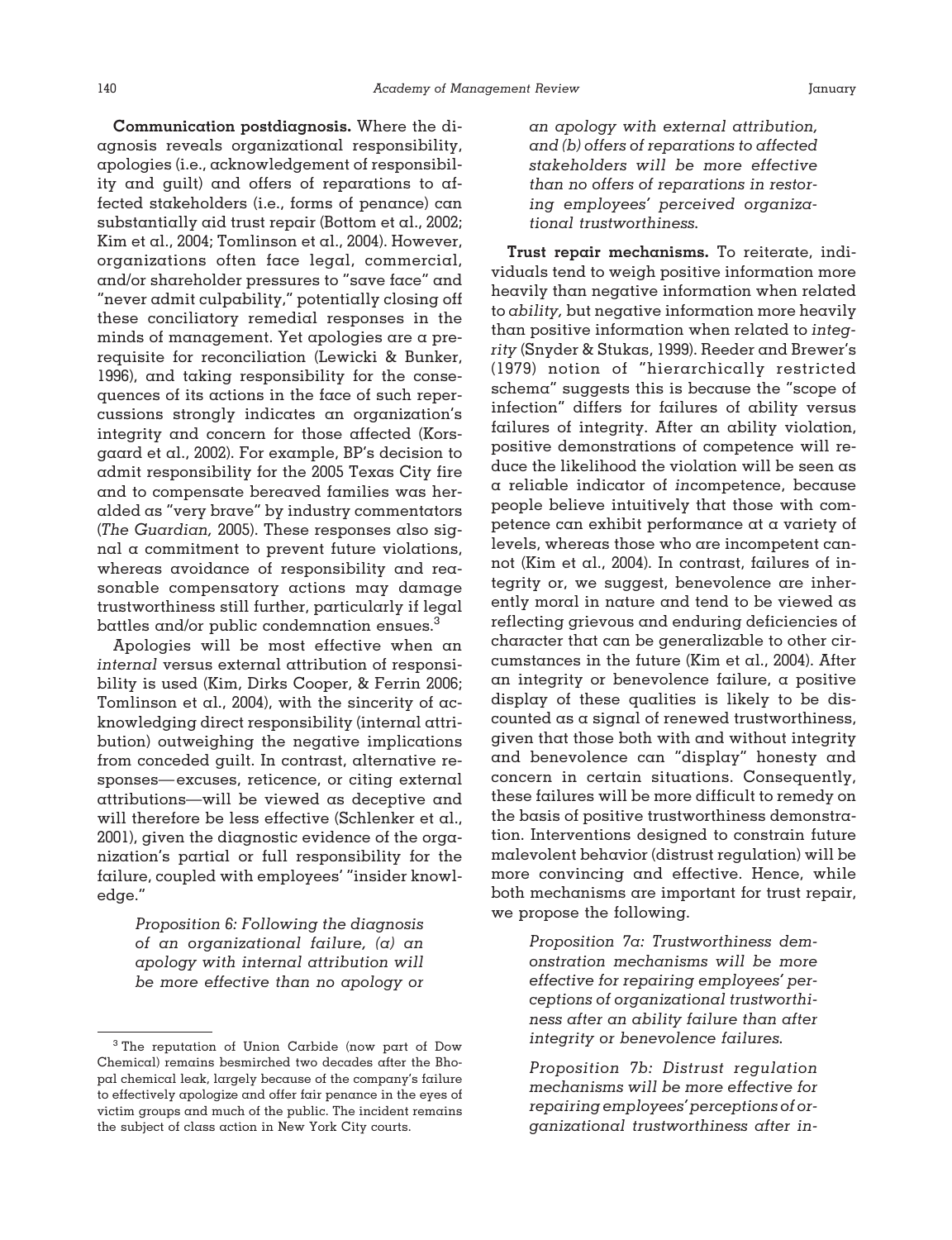*tegrity and benevolence failures than after an ability failure.*

#### **Stage 4: Evaluation**

Evaluations assessing the progress and effectiveness of the interventions function as  $\alpha$  distrust regulation mechanism, identifying any persistent problem areas in the organization's defense against future violations. They provide ongoing diagnostic data to refine and embed reforming interventions and, importantly, achieve congruence in the trust-related signals emanating from the multiple organizational components. Given the difficulty of achieving congruence and repairing trust system-wide, successive cycles of evaluation followed by reforming interventions are likely to be required. By institutionalizing the measurement of trust levels, regular evaluations maintain attention and effort on the trust repair process, enhancing its effectiveness and sustainability over time.

We do not consider an evaluation to be *essential* for trust repair, since restoring perceived organizational trustworthiness is possible without an evaluation. Rather, an evaluation will augment the effectiveness of trust repair efforts and will strengthen perceived organizational trustworthiness. If the evaluation stage is skipped, it will be difficult to know how effective the repair efforts have been, and outstanding problems in the organizational system that damage organizational trustworthiness will not be detected and, hence, will remain unresolved.

Similar to the diagnosis, an effective evaluation needs to be accurate, systemic, multilevel, timely, and transparent. With these qualities, the act of conducting evaluations, feeding back results, and implementing further reforms based on the results signals ability (i.e., due diligence), benevolence (i.e., seeking input and reinforcing concern to rebuild relationships), and integrity (i.e., openness, honesty, and ensuring commitments are fulfilled). In this respect, evaluations function also as a trustworthiness demonstration mechanism.

> *Proposition 8: Evaluating the effectiveness of the reforming interventions and acting on the results will enhance*

*employees' perceived organizational trustworthiness.*

# **IMPLICATIONS FOR RESEARCH AND PRACTICE**

Despite the frequency of organizational failures reported in the media, to our knowledge, this is the first paper to provide managers and consultants faced with the formidable challenge of restoring employees' trust after a failure with a framework of principles, underlying mechanisms, and a recommended process to guide organizational trust repair.

Our framework highlights a number of dilemmas inherent in the trust repair process, which deserve further attention. One is the tension between the need for a "speedy response" and the time required to ensure "due process." Prioritizing speed risks not appreciating all factors contributing to the failure, resulting in superficial actions that tackle symptoms but not the cause(s). Yet too slow of  $\alpha$  response is likely to engender frustration and cynicism and risks leaving the causes of the failure "live." The timeliness of the interventions may, therefore, influence perceived trustworthiness in  $\alpha$  curvilinear fashion (similar to Proposition 5b). Stage 1 of our trust repair process aims to balance both requirements. Future research is needed to explore the relative effectiveness of strategies for managing this tension and the factors that influence the perceived timeliness of responses (e.g., Do interim reports help? Should interventions first target the organizational components most amenable to change?).

A second consideration is the cost-benefit analysis of full trust repair versus a more limited response. While we have argued for the necessity and merits of a comprehensive approach, this is not without potential costs and risks. A systemic diagnosis and set of interventions involves substantial time, effort, and resources and may require widespread adaptation to organizational components to achieve congruence. This diversion of resources may impede the organization's competence in other areas. A transparent "warts and all" diagnosis may further damage the organization's internal and external reputation for trustworthiness, at least in the short term. Research is required to explore this potential paradoxical effect and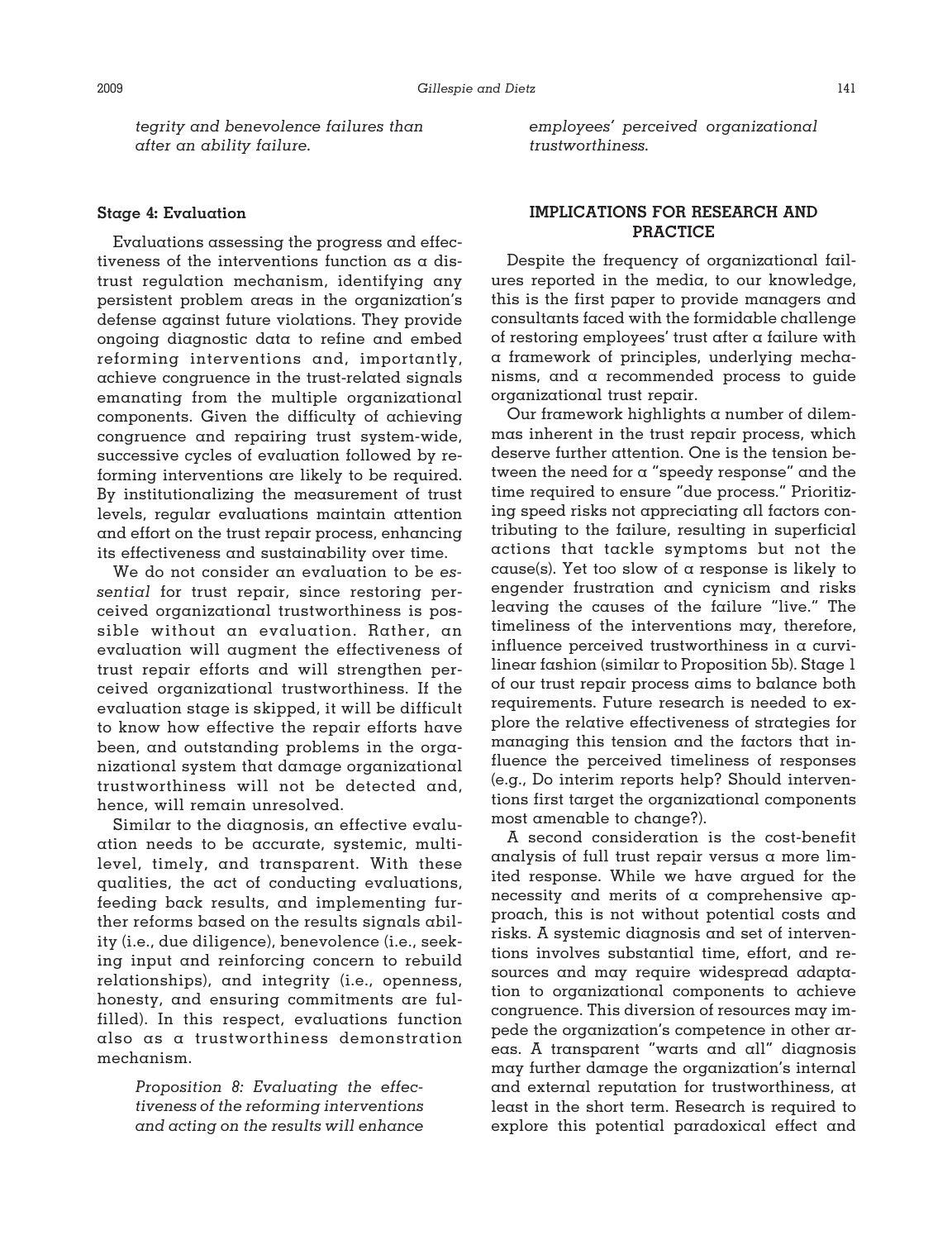whether it is ameliorated by a voluntary diagnosis, as we suggest.

Where the organizational failure results in harm to other stakeholders, an implication of our framework is that restoring employees' perceptions of trustworthiness requires reparative actions toward other affected stakeholders. This raises the challenge of balancing the potentially incompatible concerns, needs, and expectations of employees with those of customers, investors, and regulators. To what extent and under what circumstances, therefore, is reparative action toward other stakeholders pivotal to repairing employees' trust?

We confine our discussion of the interconnectedness of the organizational components to the conceptual level, proposing that a systemic, multilevel approach, coupled with the principle of congruence, is central to effective trust repair. Further research is required to understand the specific interactions and interdependencies among the six components and how these influence trust repair. Following Klein and Kozlowski (2000: 20 –21), are interventions to components "proximal" to the direct experience of employees (e.g., structures, policies, and processes; work unit management practice and climate) more effective than interventions to more "distal" components (e.g., cultural change, revised strategies, new senior leadership)? Or is proximity to the failure—addressing the most apparent causes and components—more important? How might the influence of each component differ across organizations and for employees in different roles, levels, and locations?

Our framework assumes that employees' perceptions of organizational trustworthiness are damaged by the failure. However, this may not be a universal response (Schwartz & Gibb, 1999: 37). Research is required to investigate perceptions of organizational failures and what explains different reactions. To operationalize organization-level failures, researchers can examine employees' impressions of the magnitude of the three conditions (within the organization's locus of control, causing actual or potential harm, threatening the organization's legitimacy). We further suggest that while intentionality is not a necessary condition, it will moderate the damage to perceptions of trustworthiness by contributing to interpretations of the failure's magnitude. If the organization's (in)action is perceived as deliberate or premeditated (e.g., Firestone/Bridgestone's keeping secret known potentially deadly faults with their tires; BBC Online, 2000), the damage will be worse than if it is perceived as unintended.

Another intriguing avenue for future research is to examine our assertion that the assumptions and recommendations for interpersonal trust repair are not readily transferable to the organizational level. Organizations have capacities for trust repair unavailable to individuals, such as replacing "guilty" agents with new agents who symbolize a change in values, obtaining external validations of integrity and competence (e.g., accreditations), and using public relations and marketing activities to change their reputation.

When field studies into live trust repair processes are difficult to secure, we encourage retrospective case study methods (cf. Elangovan & Shapiro, 1998), including document analysis and interviews, to explore organizational decision making and its outcomes, and thereby to test aspects of our framework. Examining different companies' responses following a sector-wide breakdown in trust (e.g., accounting firms' consultant-auditor conflicts of interest post-Enron) would help control for external factors and provide a clearer evaluation of different repair strategies. Role play and scenario experiments could also be used to test the relative influence of different trust repair strategies in a controlled way.

A concluding remark: While the influence of the external environment should not be overstated, amoral and malevolent organizational choices and errors often occur in response to structurally embedded pressures and constraints (e.g., performance targets, tight budgets, competitor tactics). A common impression is that the imperatives and incentives that invite unethical opportunism are increasing while the strength of countervailing constraints is decreasing (e.g., deregulation, ineffective monitoring), resulting in an external environment that is more demanding, more unpredictable, and more *conducive* to trust failures (Thompson, 2003). Yet even in this hostile context, signals about which behaviors are rewarded and punished are sent by all of us, as citizens, customers, investors, advisors, and employees.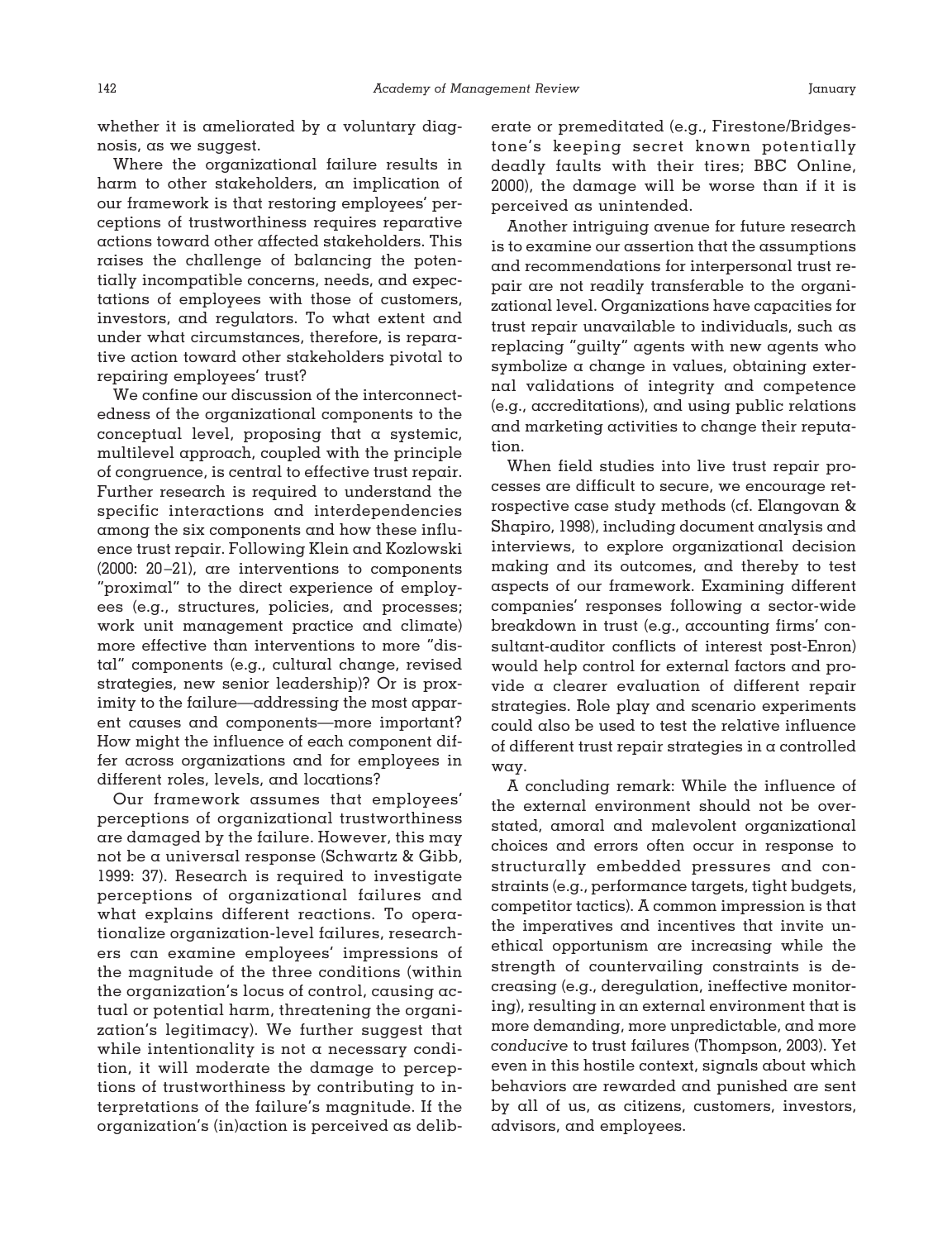### **REFERENCES**

- Anheier, H. K. (Ed.). 1999. *When things go wrong: Organizational failures and breakdowns.* Thousand Oaks, CA: Sage.
- BBC Online. 2000. *US Senators slam Ford, Firestone.* http:// news.bbc.co.uk, September 6.
- Bies, R. J., & Tripp, T. M. 1996. Beyond distrust: "Getting even" and the need for revenge. In R. M. Kramer & T. R. Tyler (Eds.), *Trust in organizations: Frontiers of theory and research:* 246 –260. Thousand Oaks, CA: Sage.
- Bottom, W. P., Gibson, K., Daniels, S. E., & Murnighan, J. K. 2002. When talk is not cheap: Substantive penance and expressions of intent in rebuilding cooperation. *Organization Science,* 13: 497–513.
- Burke, W. W. 2002. *Organization change: Theory and practice.* London: Sage.
- Burke, W. W., & Litwin, G. H. 1992. A causal model of organizational performance and change. *Journal of Management,* 18: 523–545.
- Burt, R. S., & Knez, M. 1996. Trust and third party gossip. In R. M. Kramer & T. R. Tyler (Eds.), *Trust in organizations: Frontiers of theory and research:* 68 – 89. Thousand Oaks, CA: Sage.
- Butler, J. K. 1991. Toward understanding and measuring conditions of trust: Evolution of  $\alpha$  conditions of trust inventory. *Journal of Management,* 17: 643– 663.
- CAIB. 2003. *The Columbia Accident Investigation Board: Final report. Volume 1.* Washington, DC: U.S. Government Printing Office (available at http:/caib.nasa.gov.).
- Das, T. K., & Teng, B. S. 1998. Between trust and control: Developing confidence in partner cooperation and alliances. *Academy of Management Review,* 23: 491–512.
- Dickson, M. W., Smith, D. B., Grojean, M. W., & Ehrhart, M. 2001. An organizational climate regarding ethics: The outcome of leader values and the practices that reflect them. *Leadership Quarterly,* 12: 197–217.
- Dirks, K. T., & Ferrin, D. L. 2001. The role of trust in organizational settings. Organization Science, 12: 450-467.
- Dirks, K. T., Kim, P. H., Cooper, C. D., & Ferrin, D. L. 2005. *To repent or prevent? Understanding the effects of substantive responses on trust following a transgression.* Paper presented at the annual meeting of the Academy of Management, Honolulu.
- Elangovan, A. R., & Shapiro, D. I. 1998. Betrayal of trust in organizations. *Academy of Management Review,* 23: 547–566.
- Ferrin, D. L., Kim, P. H., Cooper, C. D., & Dirks, K. T. 2007. Silence speaks volumes: The effectiveness of reticence in comparison to apology and denial for repairing integrity- and competence-based trust violations. *Journal of Applied Psychology,* 92: 893–908.
- Galford, R., & Drapeau, A. S. 2003. The enemies of trust. *Harvard Business Review,* 81(2): 89 –93.
- Greenberg, J. 1990. Looking fair versus being fair: Managing impressions of organizational justice. *Research in Organizational Behavior,* 12: 111–157.
- Gresov, C., & Drazin, R. 1997. Equifinality: Functional equivalence in organizational design. *Academy of Management Review,* 22: 403– 428.
- *The Guardian.* 2005. BP admits blame for Texas oil disaster. May 18: http://www.guardian.co.uk/business/2005/may/ 18/usnews.oilandpetrol.
- Haunschild, P. R., & Sullivan, B. N. 2002. Learning from complexity: Effects of prior accidents and incidents on airlines' learning. *Administrative Science Quarterly*, 47: 609-643.
- Heider, F. 1958. *The psychology of interpersonal relations.* New York: Wiley.
- Katz, D., & Kahn, L. 1978. *The social psychology of organizations.* New York: Wiley.
- Kim, P. H., Dirks, K. T., Cooper, C. D., & Ferrin, D. L. 2006. When more blame is better than less: The implications of internal vs. external attributions for repair of trust after a competence- vs. integrity-based violation. *Organizational Behavior and Human Decision Processes,* 99:  $49 - 65.$
- Kim, P. H., Ferrin, D. L., Cooper, C. D., & Dirks, K. T. 2004. Removing the shadow of suspicion: The effects of apology versus denial for repairing competence- versus integrity-based trust violations. *Journal of Applied Psychology,* 89: 104 –118.
- Klein, D. B. 1997. *Reputation: Studies in the voluntary elicitation of good conduct.* Ann Arbor: University of Michigan Press.
- Klein, K. J., & Kozlowski, S. W. J. (Ed.). 2000. *Multilevel theory, research, and methods in organizations: Foundations, extensions and new directions.* San Francisco: Jossey-Bass.
- Korsgaard, M. A., Brodt, S. E., & Whitener, E. M. 2002. Trust in the face of conflict: The role of managerial trustworthy behavior and organizational context. *Journal of Applied Psychology,* 87: 312–319.
- Kouzes, J. M., & Posner, B. Z. 2002. *The leadership challenge.* San Francisco: Jossey-Bass.
- Kramer, R. M. 1996. Divergent realities and convergent disappointments in the hierarchic relation: Trust and the intuitive auditor at work. In R. M. Kramer & T. R. Tyler (Eds.), *Trust in organizations: Frontiers of theory and research:* 216 –245. Thousand Oaks, CA: Sage.
- Lewicki, R., & Bunker, B. B. 1996. Developing and maintaining trust in work relationships. In R. M. Kramer & T. R. Tyler (Eds.), *Trust in organizations: Frontiers of theory and research:* 114 –139. Thousand Oaks, CA: Sage.
- Lewicki, R. J., McAllister, D. J., & Bies, R. J. 1998. Trust and distrust: New relationships and realities. *Academy of Management Review,* 23: 438 – 458.
- Luhmann, N. 1979. *Trust and power.* New York: Wiley.
- Mayer, R. C., & Davis, J. H. 1999. The effect of the performance appraisal system on trust for management: A field quasi-experiment. *Journal of Applied Psychology,* 84: 123–136.
- Mayer, R. C., Davis, J. H., & Schoorman, F. D. 1995. An integrative model of organizational trust. *Academy of Management Review,* 20: 709 –734.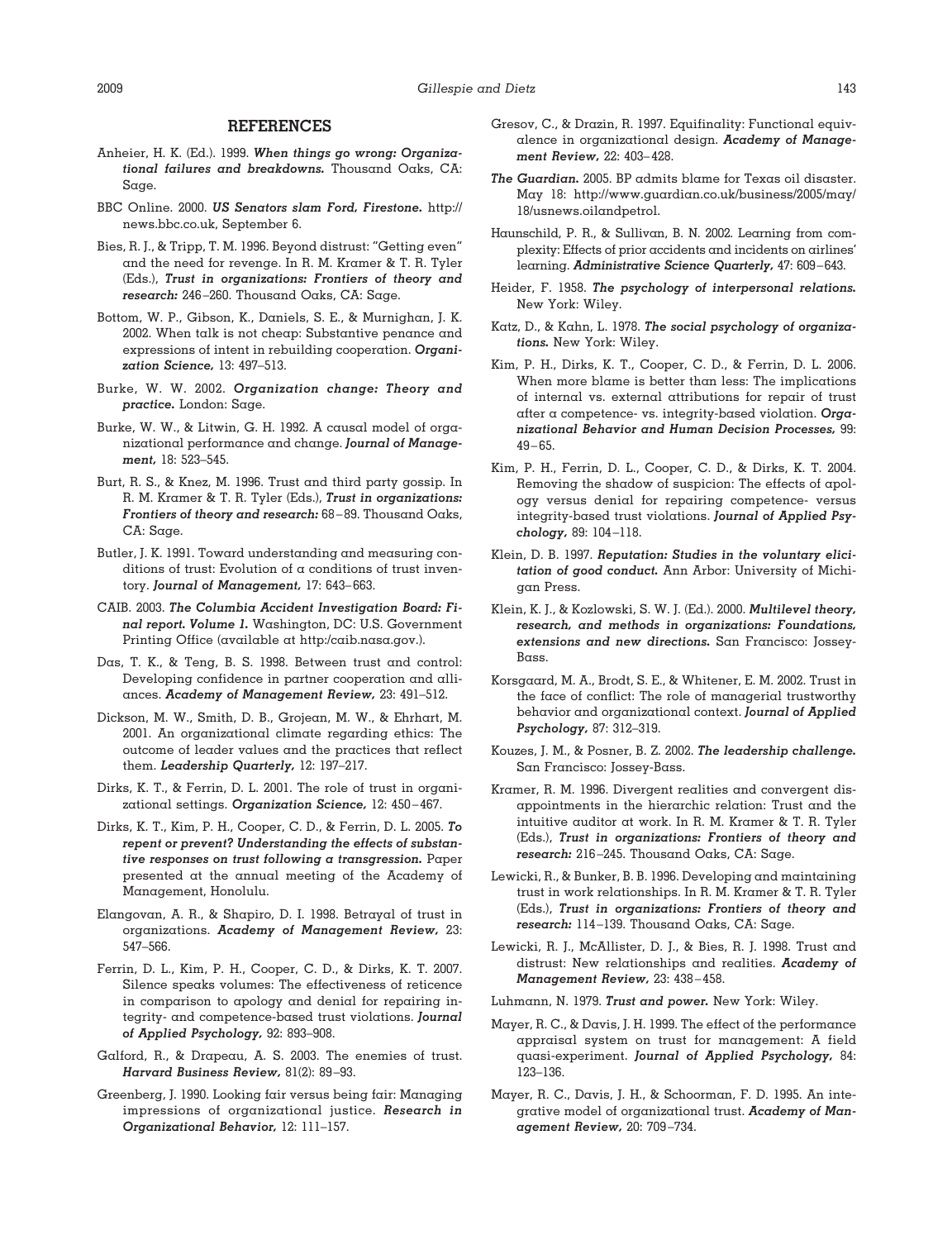- McKnight, D. H., Cummings, L. L., & Chervany, N. L. 1998. Initial trust formation in new organizational relationships. *Academy of Management Review,* 23: 473– 490.
- Miceli, M. P., & Near, J. P. 1985. Characteristics of organizational climate and perceived wrongdoing associated with whistle-blowing decisions. *Personnel Psychology,* 38: 525–544.
- Mishra, A. K. 1996. Organizational responses to crisis: The centrality of trust. In R. M. Kramer & T. R. Tyler (Eds.), *Trust in organizations: Frontiers of theory and research:* 261– 287. Thousand Oaks, CA: Sage.
- Morgeson, F. P., & Hofmann, D. A. 1999. The structure and function of collective constructs: Implications for multilevel research and theory development. *Academy of Management Review,* 24: 249 –265.
- Nadler, D. A., & Tushman, M. L. 1997. *Competing by design: The power of organizational architecture.* New York: Oxford University Press.
- Nakayachi, K., & Watabe, M. 2005. Restoring trustworthiness after adverse events: The signaling effects of voluntary "hostage posting" on trust. *Organizational Behavior and Human Decision Processes,* 97: 1–17.
- Nooteboom B. 2002. *Trust: Forms, foundations, functions, failures and figures.* Cheltenham, UK: Edward Elgar.
- O'Connor, J. P., Priem, R. L., Coombs, J. E., & Gilley, K. M. 2006. Do CEO stock options prevent or promote fraudulent financial reporting? *Academy of Management Journal,* 49: 483–500.
- Pearson, C. M., & Clair, J. A. 1998. Reframing crisis management. *Academy of Management Review,* 23: 59 –76.
- Perrone, V., Zaheer, A., & McEvily, B. 2003. Free to be trusted? Organizational constraints on trust in boundary spanners. *Organization Science,* 14: 422– 439.
- Powers, W. C., Troubh, R. S., & Winokur, H. S. 2002. *Report of investigation by the Special Investigatory Committee of the Board of Directors of Enron Corp.* Available at http:// www.uic.edu/classes/actg/actg516rtr/Readings/Enron/ Powers.pdf.
- Probst, G., & Raisch, S. 2005. Organizational crisis: The logic of failure. *Academy of Management Executive,* 19(1): 90 –104.
- Reeder, G. D., & Brewer, M. B. 1979. A schematic model of dispositional attribution in interpersonal perception. *Psychological Review,* 86: 61–79.
- Ring, P. S., & Van de Ven, A. H. 1992. Structuring cooperative relationships between organizations. *Strategic Management Journal,* 13: 483– 498.
- Rivkin, J. W., & Siggelkow, N. 2003. Balancing search and stability: Interdependencies among elements of organizational design. *Management Science,* 49: 290 –311.
- Robinson, S. L. 1996. Trust and breach of the psychological contract. *Administrative Science Quarterly,* 41: 574 –599.
- Rousseau, D. M., Sitkin, S. B., Burt, S. R., & Camerer, C. 1998. Not so different after all: A cross-discipline view of trust. *Academy of Management Review,* 23: 393– 404.
- Schein, E. H. 1990. Organizational culture. *American Psychologist,* 45: 109 –119.
- Schlenker, B. R., Pontari, B. A., & Christopher, A. N. 2001. Excuses and character: Personal and social implications of excuses. *Personality and Social Psychology Review,* 5: 15–32.
- Schwartz, P., & Gibb, B. 1999. *When good companies do bad things: Responsibility and risk in an age of globalization.* New York: Wiley.
- Schweitzer, M. E., Hershey, J. C., & Bradley, E. T. 2006. Promises and lies: Restoring violated trust. *Organizational Behavior and Human Decision Processes,* 101: 1–19.
- Shapiro, S. P. 1987. The social control of impersonal trust. *American Journal of Sociology,* 93: 623– 658.
- Shaw, B., & Post, F. R. 1993. A moral basis for corporate philanthropy. *Journal of Business Ethics,* 12: 745–751.
- Siggelkow, N. 2002. Misperceiving interactions among complements and substitutes: Organizational consequences. *Management Science,* 48: 900 –916.
- Simons, T. 2002. Behavioral integrity: The perceived alignment between managers' words and deeds as a research focus. *Organization Science,* 13: 18 –35.
- Sitkin, S. B., & Roth, N. L. 1993. Explaining the limited effectiveness of legalistic "remedies" for trust/distrust. *Organization Science,* 4: 367–392.
- Slovic, P. 1993. Perceived risk, trust, and democracy. *Risk Analysis,* 13: 675– 682.
- Smircich, L., & Morgan, G. 1982. Leadership: The management of meaning. *Journal of Applied Behavioral Science,* 18: 257–273.
- Snyder, M., & Stukas, A. A., Jr. 1999. Interpersonal processes: The interplay of cognitive, motivational and behavioral activities in social interaction. *Annual Review of Psychology,* 50: 273–303.
- Tajfel, H., & Turner, J. C. 1985. The social identity theory of intergroup behavior. In S. Worchel & W. G. Austin (Eds.), *Psychology of intergroup relations* (2nd ed.): 7–24. Chicago: Nelson-Hall.
- Thompson, P. 2003. Disconnected capitalism: Or why employers can't keep their side of the bargain. *Work, Employment and Society,* 17: 359 –379.
- Tomlinson, E. C., Dineen, B. R., & Lewicki, R. J. 2004. The road to reconciliation: Antecedents of victim willingness to reconcile following a broken promise. *Journal of Management,* 30: 165–188.
- Treviño, L. K. 1986. Ethical decision making in organizations: A person-situation interactionist model. *Academy of* Management Review, 11: 601-617.
- Victor, B., & Cullen, J. B. 1988. The organizational bases of ethical work climates. *Administrative Science Quarterly,* 33: 101–125.
- Wood, S. 1999. Human resource management and performance. *International Journal of Management Reviews,* 1: 367– 413.
- Zucker, L. G. 1986. Production of trust: Institutional sources of economic structure, 1840 –1920. *Research into Organizational Behavior,* 8: 53–111.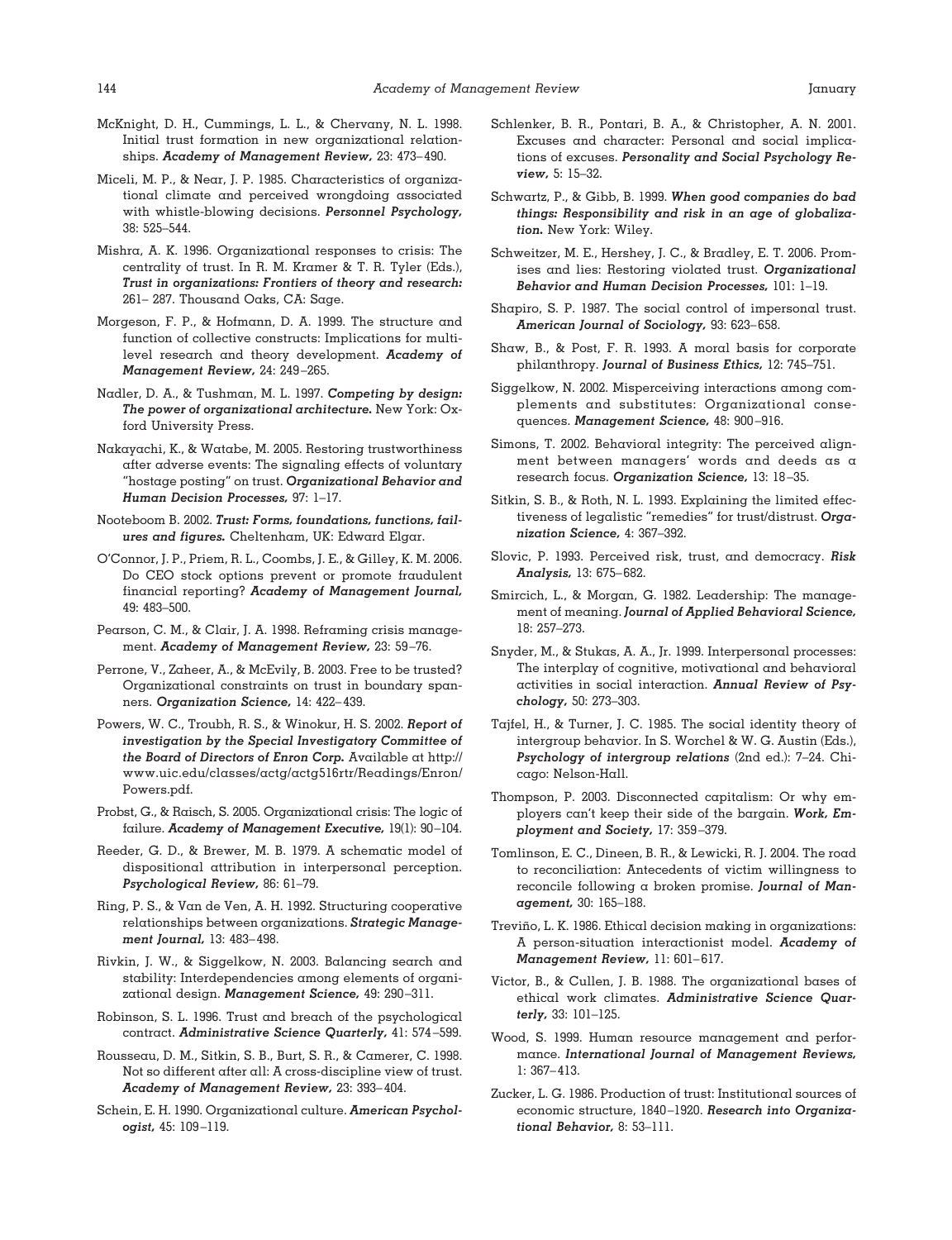**Nicole Gillespie** (n.gillespie@mbs.edu) is associate professor of organizational behavior at Melbourne Business School, University of Melbourne. She received her Ph.D. in psychology and management from the University of Melbourne. Her research interests focus on the development and dynamics of trust in organizational contexts (particularly trust repair, the measurement of trust, and trust across cultural divides), as well as leadership, teams, and workplace stress and well-being.

**Graham Dietz** (Graham.dietz@durham.ac.uk) is a lecturer in human resource management at Durham Business School, Durham University. He received his Ph.D. in industrial relations from the London School of Economics. His research interests include trust, workplace partnership and joint consultation, and HRM and performance.